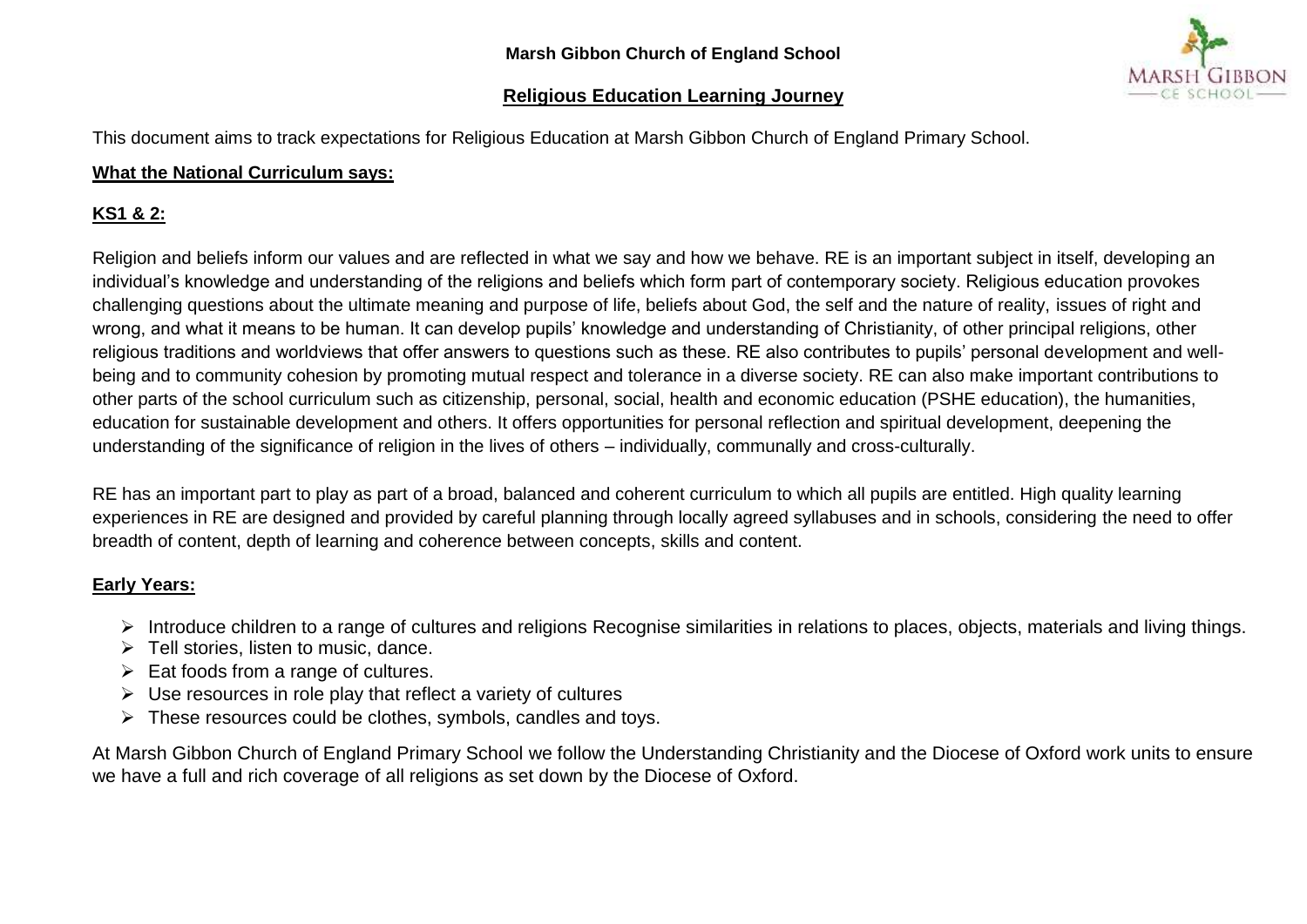|                      |                                 |                                     | <b>Understanding Christianity</b>   |                                                 |                                                          |                               |
|----------------------|---------------------------------|-------------------------------------|-------------------------------------|-------------------------------------------------|----------------------------------------------------------|-------------------------------|
| Core                 | Year 1                          | Year <sub>2</sub>                   | Year <sub>3</sub>                   | Year 4                                          | Year 5                                                   | Year <sub>6</sub>             |
| concept              |                                 |                                     |                                     |                                                 |                                                          |                               |
| 'God'<br>Fundamental | Pupils will know                | Pupils will know                    | Pupils will know                    | Pupils will know that:                          | Pupils will know that:                                   | Pupils will know that:        |
| to Christian         | that:                           | that:                               | that:                               | <b>Christians believe</b><br>➤                  | <b>Christians believe God</b><br>➤                       | <b>Christians believe</b>     |
| belief is the        | Christians                      | $\blacktriangleright$<br>Christians | $\blacktriangleright$<br>Christians | God is trinity:                                 | is omnipotent,                                           | God is                        |
| existence of         | believe in God                  | believe in God                      | believe God is                      | Father, Son and                                 | omniscient and eternal                                   | omnipotent,                   |
| God, Father          | and that they                   | and that they                       | trinity: Father,                    | <b>Holy Spirit</b>                              | and that this means                                      | omniscient and                |
| Son and              | find out about<br>God in the    | find out about<br>God in the Bible  | Son and Holy                        | Jesus the Son is<br>➤                           | God is worth                                             | eternal and that              |
| <b>Holy Spirit</b>   | <b>Bible</b>                    | Christians<br>≻                     | Spirit<br>Jesus the Son<br>↘        | seen by Christians<br>as revealing what         | worshipping.<br><b>Christians believe God</b><br>➤       | this means God is             |
|                      | Christians                      | believe God is                      | is seen by                          | God is like. They                               | is both holy and                                         | worth                         |
|                      | believe God is                  | loving, kind, fair                  | Christians as                       | believe he                                      | loving, and Christians                                   | worshipping.                  |
|                      | loving, kind,                   | and also Lord                       | revealing what                      | promises to stay                                | have to balance ideas                                    | <b>Christians believe</b>     |
|                      | fair and also<br>Lord and King; | and King; and<br>that there are     | God is like.<br>They believe        | with them and<br><b>Bible stories show</b>      | of God being angered<br>by sin and injustice             | God is both holy              |
|                      | and that there                  | some stories                        | he promises to                      | how God keeps his                               | but also being loving,                                   | and loving, and               |
|                      | are some                        | that show this                      | stay with them                      | promises.                                       | forgiving and full of                                    | Christians have to            |
|                      | stories that                    | $\blacktriangleright$<br>Christians | and Bible                           | Christians find that                            | grace.                                                   | balance ideas of<br>God being |
|                      | show this<br>Christians         | worship God                         | stories show<br>how God             | understanding God                               | $\blacktriangleright$<br><b>Christians believe God</b>   | angered by sin                |
|                      | worship \God                    | and try to live in<br>ways that     | keeps his                           | is challenging;<br>people spend their           | loves people so much<br>that Jesus was born,             | and injustice but             |
|                      | and try to live                 | please him.                         | promises.                           | whole lives                                     | lived, was crucified                                     | also being loving,            |
|                      | in ways that                    |                                     | <b>Christians find</b>              | learning more and                               | and rose again to                                        | forgiving and full            |
|                      | please him.                     |                                     | that                                | more about God.                                 | show God's love.                                         | of grace.                     |
|                      |                                 |                                     | understanding<br>God is             | <b>Christians really</b><br>➤<br>want to try to | Christians do not all<br>≻<br>agree about what God       | <b>Christians believe</b>     |
|                      |                                 |                                     | challenging;                        | understand God                                  | is like, but try to follow                               | God loves people              |
|                      |                                 |                                     | people spend                        | better and so try to                            | his path, as they see it                                 | so much that                  |
|                      |                                 |                                     | their whole                         | describe God                                    | in the Bible or through                                  | Jesus was born,               |
|                      |                                 |                                     | lives learning                      | using symbols,                                  | Church teaching.                                         | lived, was                    |
|                      |                                 |                                     | more and more<br>about God.         | similes and<br>metaphors, in                    | <b>Christians believe</b><br>➤<br>getting to know God is | crucified and rose            |
|                      |                                 |                                     | Christians                          | song, story, poems                              | like getting to know a                                   | again to show<br>God's love.  |
|                      |                                 |                                     | really want to                      | and art.                                        | person rather than                                       |                               |
|                      |                                 |                                     | try to                              |                                                 | learning information.                                    | Christians do not             |
|                      |                                 |                                     | understand                          |                                                 |                                                          | all agree about               |
|                      |                                 |                                     | God better and<br>so try to         |                                                 |                                                          | what God is like,             |
|                      |                                 |                                     | describe God                        |                                                 |                                                          | but try to follow             |
|                      |                                 |                                     |                                     |                                                 |                                                          | his path, as they             |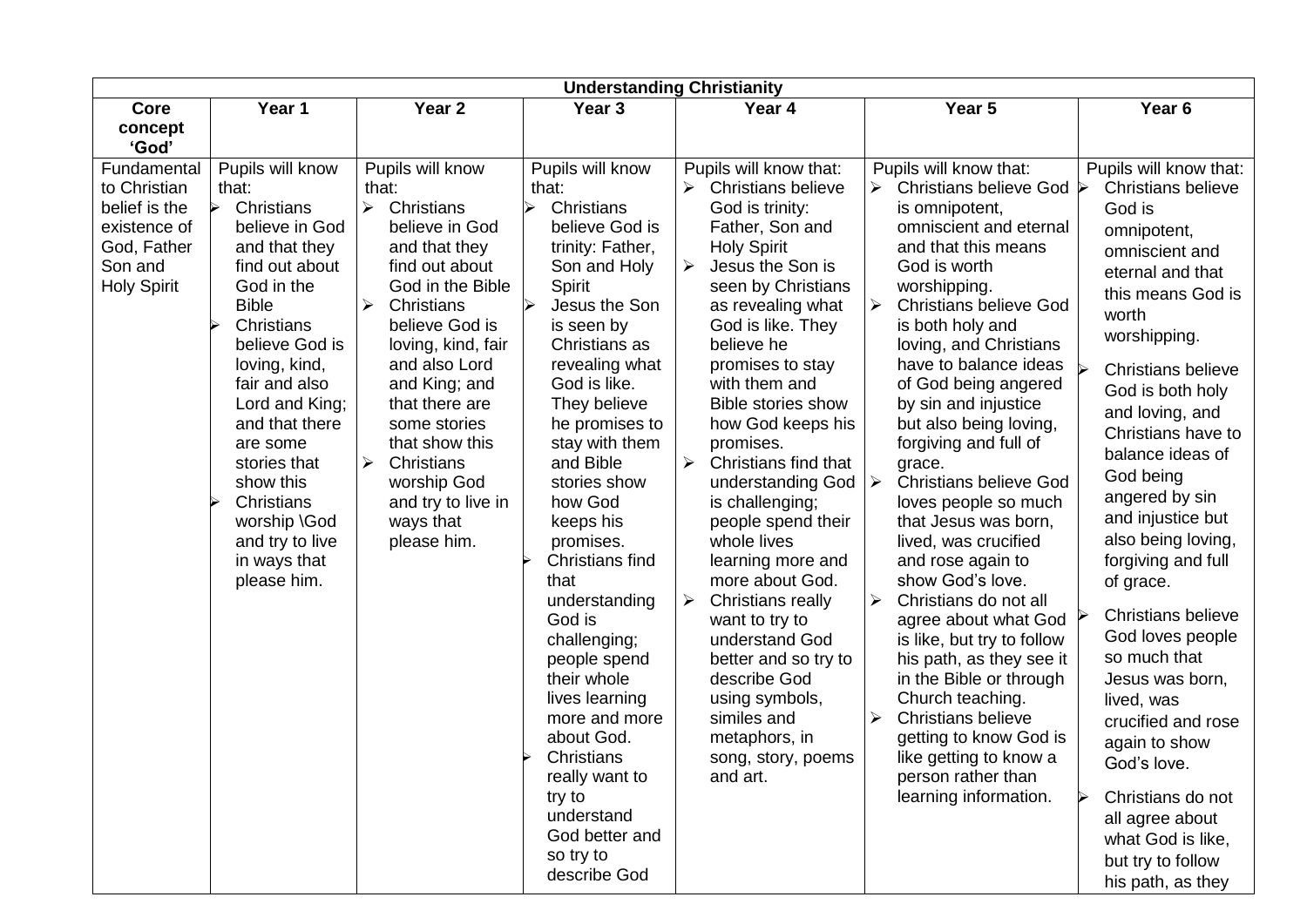|  | using symbols,<br>similes and |  | see it in the Bible<br>or through Church |
|--|-------------------------------|--|------------------------------------------|
|  | metaphors, in                 |  | teaching.                                |
|  | song, story,                  |  | <b>Christians believe</b>                |
|  | poems and art.                |  | getting to know                          |
|  |                               |  | God is like getting<br>to know a person  |
|  |                               |  | rather than                              |
|  |                               |  | learning                                 |
|  |                               |  | information.                             |

| Core             | Year 1           | Year <sub>2</sub>                      | Year <sub>3</sub>                | Year 4                    | Year 5                    | Year 6             |
|------------------|------------------|----------------------------------------|----------------------------------|---------------------------|---------------------------|--------------------|
| concept          |                  |                                        |                                  |                           |                           |                    |
| <b>'Creation</b> |                  |                                        |                                  |                           |                           |                    |
| and Fall'        |                  |                                        |                                  |                           |                           |                    |
| The universe     | Pupils will know | Pupils will know                       | Pupils will know                 | Pupils will know that     | Pupils will know that:    | Pupils will        |
| and human        | that Christians  | that Christians                        | that Christians                  | <b>Christians believe</b> | There is much debate<br>↘ | know that:         |
| life are         | believe that:    | believe that:                          | believe that:                    | that:                     | and some controversy      | There is much<br>➤ |
| God's good       | God created      | God created the<br>↘                   | God the Creator $\triangleright$ | <b>God the Creator</b>    | around the                | debate and         |
| creation.        | the universe     | universe                               | cares for                        | cares for creation,       | relationship between      | some               |
| Humans are       | The earth and    | $\blacktriangleright$<br>The earth and | creation,                        | including human           | the accounts of           | controversy        |
| made in the      | everything in it | everything in it                       | including                        | beings.                   | creation in Genesis       | around the         |
| image of         | are important to | are important to                       | human beings.                    | As human beings           | and contemporary          | relationship       |
| God.             | God.             | God.                                   | As human                         | are part of God's         | scientific accounts.      | between the        |
| Humans           | God has a        | God has a                              | beings are part                  | good creation, they       | These debates and<br>⋗    | accounts of        |
| tend to go       | unique           | unique                                 | of God's good                    | do best when they         | controversies relate to   | creation in        |
| their own        | relationship     | relationship with                      | creation, they                   | listen to God.            | the purpose and           | Genesis and        |
| way rather       | with human       | human beings                           | do best when                     | The Bible tells a         | interpretation of the     | contemporary       |
| than keep        | beings as their  | as their Creator                       | they listen to                   | story about how           | texts. For example,       | scientific         |
| their place in   | Creator and      | and Sustainer.                         | God.                             | humans spoiled            | does reading Genesis      | accounts.          |
| relation to      | Sustainer.       | $\blacktriangleright$<br>Humans should | The Bible tells a                | their friendship with     | as a poetic account       | These debates      |
| their creator.   | Humans should    | care for the                           | story about how                  | God                       | conflict with scientific  | and                |
| This attitude    | care for the     | world because it                       | humans spoiled                   | This means                | accounts?                 | controversies      |
| is called sin    | world because it | belongs to God.                        | their friendship                 | Humans cannot get         | ≻<br>There are many       | relate to the      |
| and Genesis      | belongs to God.  |                                        | with God                         | close to God              | scientists throughout     | purpose and        |
| 3 gives an       |                  |                                        | This means                       | without God's help.       | history and now who       | interpretation of  |
| account of       |                  |                                        | Humans cannot $\triangleright$   | The Bible shows           | are Christians.           | the texts. For     |
| this             |                  |                                        | get close to                     | that God wants to         | The discoveries of<br>➤   | example, does      |
| rebellion,       |                  |                                        | God without                      | help people to be         | science make              | reading            |
| popularly        |                  |                                        | God's help.                      | close to $him - he$       | <b>Christians wonder</b>  | Genesis as a       |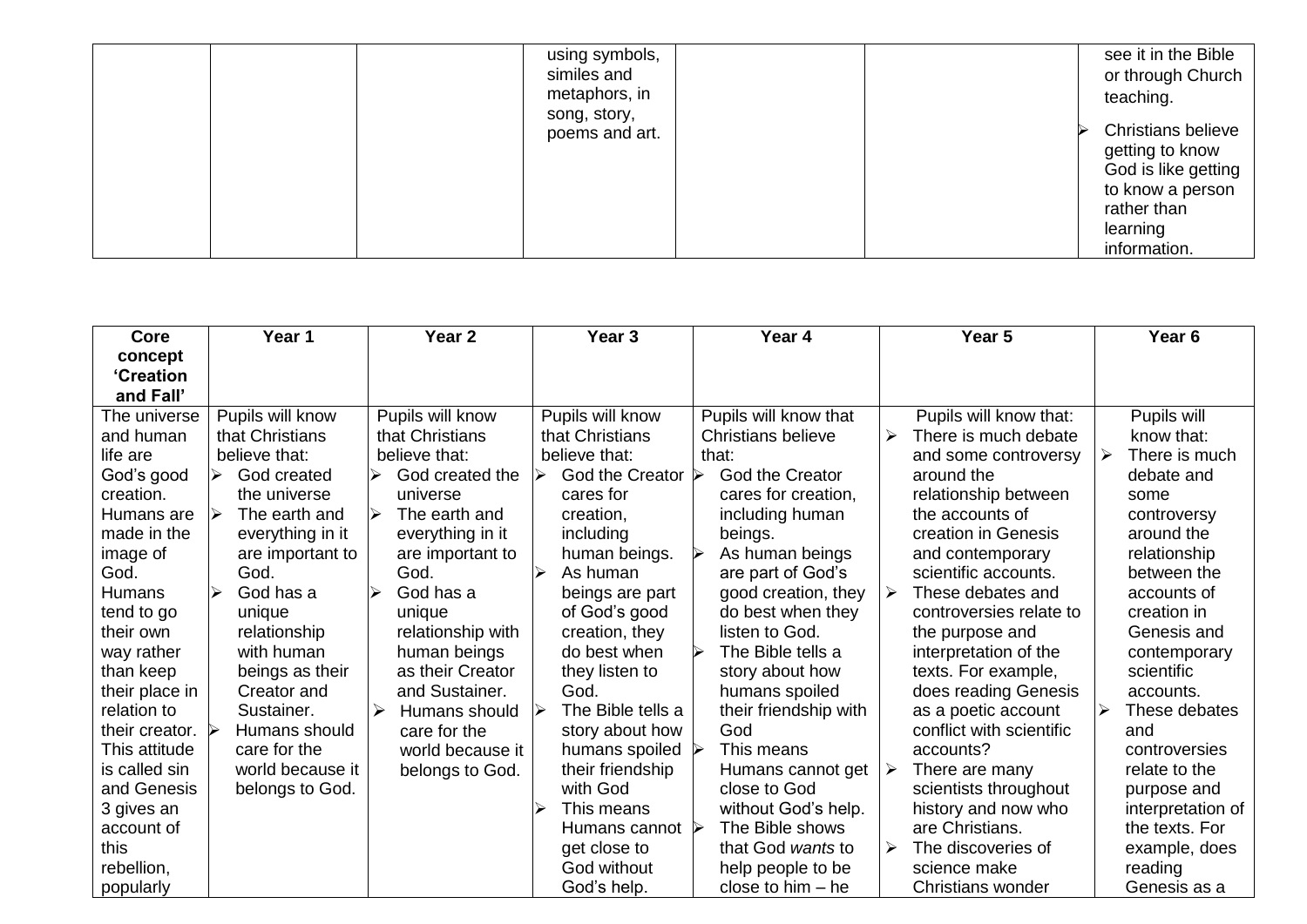| called 'the   |  | The Bible         | keeps his            | even more about the  |   | poetic account  |
|---------------|--|-------------------|----------------------|----------------------|---|-----------------|
| fall'. This   |  | shows that God    | relationship with    | power and majesty of |   | conflict with   |
| describes a   |  | wants to help     | them, gives them     | the Creator.         |   | scientific      |
| catastrophic  |  | people to be      | guidance on good     |                      |   | accounts?       |
| separation    |  | close to $him -$  | ways to live and     |                      |   | There are many  |
| between       |  | he keeps his      | offers forgiveness   |                      |   | scientists      |
| God and       |  | relationship with | even when they       |                      |   | throughout      |
| humans,       |  | them, gives       | keep falling short.  |                      |   | history and now |
| between       |  | them guidance     | Christians show that |                      |   | who are         |
| humans and    |  | on good ways      | they want to be      |                      |   | Christians.     |
| each other    |  | to live and       | close to God too,    |                      | ⋗ | <b>The</b>      |
| and between   |  | offers            | through obedience    |                      |   | discoveries of  |
| humans and    |  | forgiveness       | and worship, which   |                      |   | science make    |
| the           |  | even when they    | includes saying      |                      |   | Christians      |
| environment.  |  | keep falling      | sorry for falling    |                      |   | wonder even     |
| This idea     |  | short.            | short.               |                      |   | more about the  |
| that humans   |  | Christians show   |                      |                      |   | power and       |
| are fallen    |  | that they want    |                      |                      |   | majesty of the  |
| and in need   |  | to be close to    |                      |                      |   | Creator.        |
| of rescue     |  | God too,          |                      |                      |   |                 |
| sets out the  |  | through           |                      |                      |   |                 |
| root cause of |  | obedience and     |                      |                      |   |                 |
| many          |  | worship, which    |                      |                      |   |                 |
| problems for  |  | includes saying   |                      |                      |   |                 |
| humanity.     |  | sorry for falling |                      |                      |   |                 |
|               |  | short.            |                      |                      |   |                 |

| Core             | Year 1     | Year <sub>2</sub> | Year <sub>3</sub>          | Year 4                 | Year 5                 | Year <sub>6</sub>      |
|------------------|------------|-------------------|----------------------------|------------------------|------------------------|------------------------|
| concept          |            |                   |                            |                        |                        |                        |
| 'People of       |            |                   |                            |                        |                        |                        |
| God'             |            |                   |                            |                        |                        |                        |
| The Old          | Not taught | Not taught        | Pupils will know           | Pupils will know       | Pupils will know that: | Pupils will know that: |
| <b>Testament</b> |            |                   | that:                      | that:                  | The Old Testament<br>↘ | The Old Testament<br>⋗ |
| tells the        |            |                   | The Old                    | The Old<br>⋗           | pieces together the    | pieces together the    |
| story of         |            |                   | Testament                  | <b>Testament tells</b> | story of the People of | story of the People of |
| God's plan       |            |                   | tells the story            | the story of a         | God. As their          | God. As their          |
| to reverse       |            |                   | of a particular            | particular             | circumstances          | circumstances change   |
| the impact       |            |                   | group of                   | group of               | change from being      | from being nomads to   |
| of the Fall,     |            |                   | people, the                | people, the            | nomads to being city   | being city dwellers,   |
| to save          |            |                   | children of                | children of            | dwellers, they have to |                        |
| humanity. It     |            |                   | $\textsf{Israel} \text{-}$ |                        | learn new ways of      | they have to learn new |
| involves         |            |                   | Known as the               | <b>Israel</b> – Known  | following God.         | ways of following God. |
| choosing         |            |                   | People of                  | as the People          |                        |                        |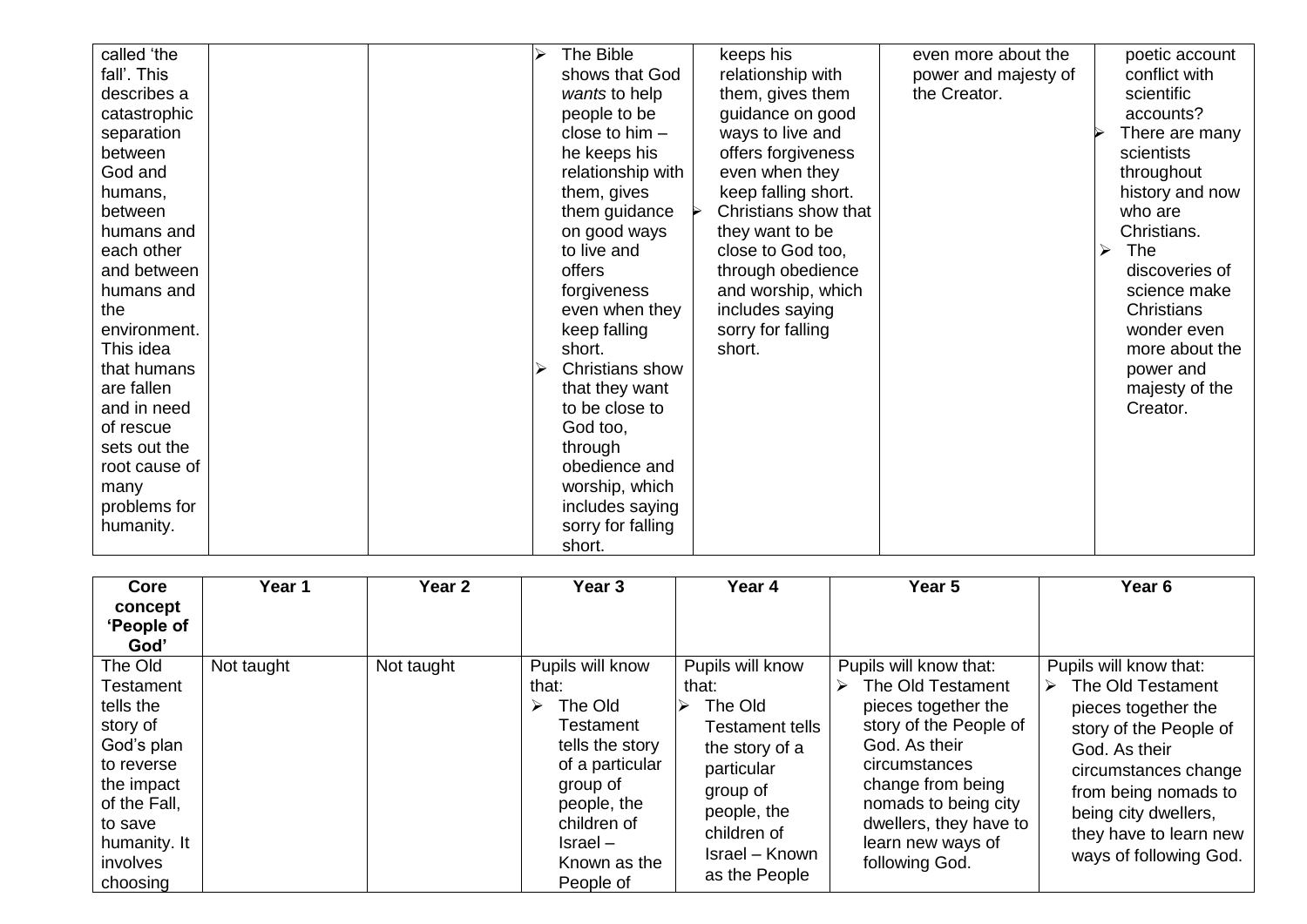| people who   |  |   | $God - and$          |                       | of God – and     | ➤ | The story of Moses       | The story of Moses        |
|--------------|--|---|----------------------|-----------------------|------------------|---|--------------------------|---------------------------|
| will model a |  |   | their                |                       | their            |   | and the Exodus           | and the Exodus shows      |
| restored     |  |   | relationship         |                       | relationship     |   | shows how God            | how God rescued his       |
| relationship |  |   | with God.            |                       | with God.        |   | rescued his people       | people from slavery in    |
| with God,    |  | ➤ | The People of        |                       |                  |   | from slavery in Egypt;   | Egypt; Christians see     |
| who will     |  |   | God try to live      |                       | The People of    |   | Christians see this      | this story as looking     |
| attract all  |  |   | in the way           |                       | God try to live  |   | story as looking         | forward to how Jesus;     |
| other        |  |   | God wants,           |                       | in the way God   |   | forward to how Jesus;    |                           |
| people back  |  |   | following his        |                       | wants,           |   | death and                | death and resurrection    |
| to God. The  |  |   | commands             |                       | following his    |   | resurrection also        | also rescue people        |
| <b>Bible</b> |  |   | and                  |                       | commands         |   | rescue people from       | from slavery to sin.      |
| narrative    |  |   | worshipping          |                       | and              |   | slavery to sin.          | Christians apply this     |
| includes the |  |   | him.                 |                       |                  | ➤ | Christians apply this    | living today by trying to |
| ups and      |  | ➤ | They believe         |                       | worshipping      |   | living today by trying   | serve God and to          |
| downs of     |  |   | he promises          |                       | him.             |   | to serve God and to      | bring freedom to          |
| this plan,   |  |   | to stay with         |                       | They believe     |   | bring freedom to         | others: for example,      |
| including    |  |   | them and             |                       | he promises to   |   | others: for example,     | loving others, caring     |
| the          |  |   | <b>Bible stories</b> |                       | stay with them   |   | loving others, caring    | for them, bringing        |
| message of   |  |   | show how             |                       | and Bible        |   | for them, bringing       | health, food, justice     |
| the          |  |   | God keeps            |                       |                  |   | health, food, justice    | and telling the story of  |
| prophets,    |  |   | his promises.        |                       | stories show     |   | and telling the story of | Jesus.                    |
| who tried to |  | ➤ | The Old              |                       | how God          |   | Jesus.                   |                           |
| persuade     |  |   | <b>Testament</b>     |                       | keeps his        | ➤ | Christians see the       | Christians see the        |
| people to    |  |   | narrative            |                       | promises.        |   | Christian Church as      | Christian Church as       |
| stick with   |  |   | explains that        | $\blacktriangleright$ | The Old          |   | part of the ongoing      | part of the ongoing       |
| God. The     |  |   | the People of        |                       |                  |   | story of the People of   | story of the People of    |
| plan         |  |   | God are              |                       | <b>Testament</b> |   | God and try to live in   | God and try to live in a  |
| appears to   |  |   | meant to             |                       | narrative        |   | a way that attracts      | way that attracts         |
| end in       |  |   | show the             |                       | explains that    |   | others to God, and try   | others to God, and try    |
| failure with |  |   | benefits of          |                       | the People of    |   | to live in a way that    | to live in a way that     |
| the people   |  |   | having a             |                       | God are          |   | attracts others to       | attracts others to God:   |
| of God       |  |   | relationship         |                       | meant to show    |   | God; for example, as     | for example, as salt      |
| exiled and   |  |   | with God and         |                       | the benefits of  |   | salt and light in the    | and light in the world.   |
| then         |  |   | to attract all       |                       | having a         |   | world.                   |                           |
| returning,   |  |   | other nations        |                       | relationship     |   |                          |                           |
| awaiting a   |  |   | to                   |                       | with God and     |   |                          |                           |
| 'messiah –   |  |   | worshipping          |                       | to attract all   |   |                          |                           |
| a rescuer>   |  |   | God.                 |                       | other nations    |   |                          |                           |
|              |  | ≻ | Christians           |                       | to worshipping   |   |                          |                           |
|              |  |   | believe that,        |                       | God.             |   |                          |                           |
|              |  |   | through              |                       |                  |   |                          |                           |
|              |  |   | Jesus, all           | ➤                     | Christians       |   |                          |                           |
|              |  |   | people can           |                       | believe that,    |   |                          |                           |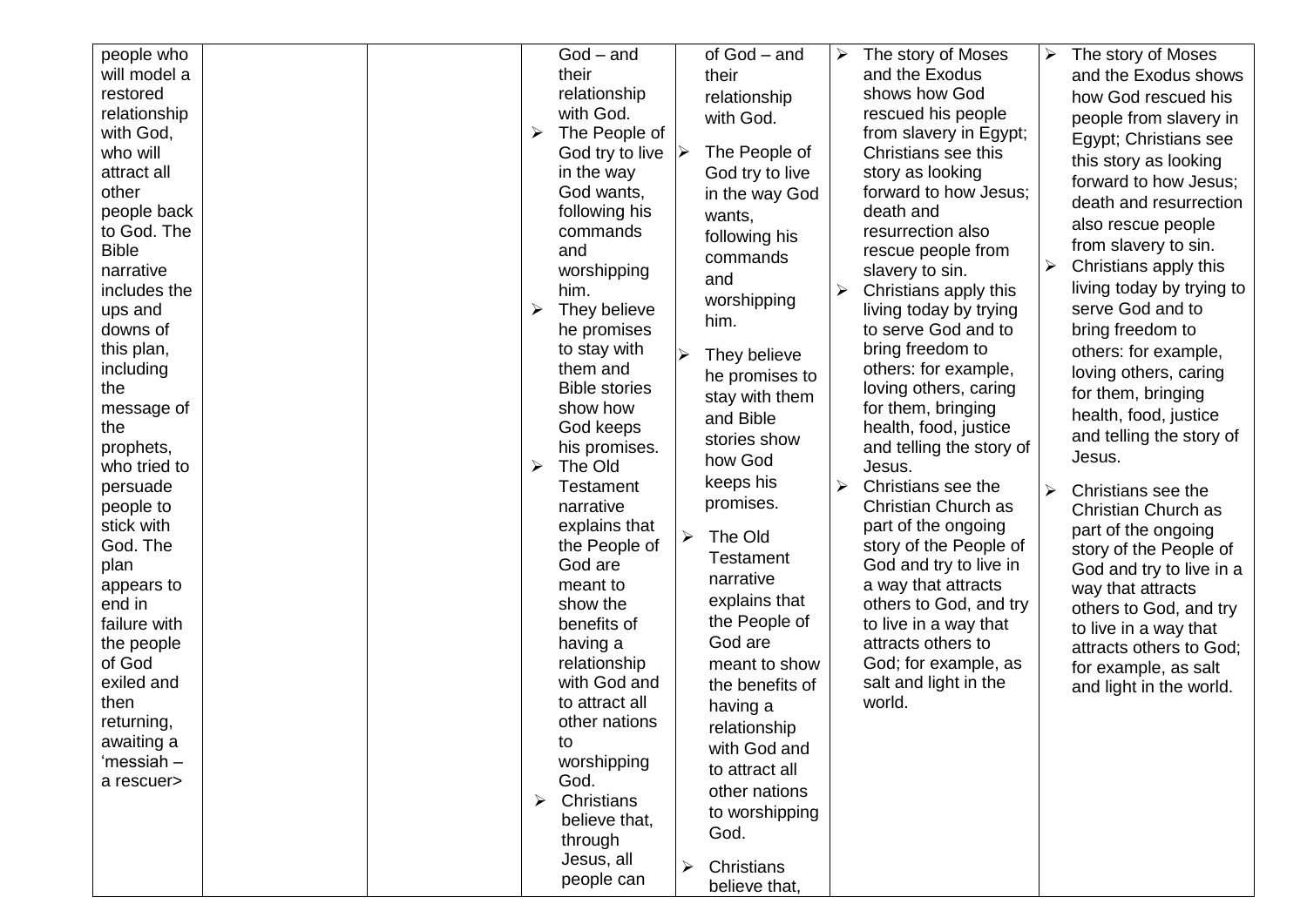|  | become the<br>People of<br>God. | through Jesus,<br>all people can<br>become the |  |
|--|---------------------------------|------------------------------------------------|--|
|  |                                 | People of God                                  |  |

| Core                             | Year 1              | Year <sub>2</sub>                                  | Year <sub>3</sub>           | Year 4                           | Year 5                                      | Year <sub>6</sub>                             |
|----------------------------------|---------------------|----------------------------------------------------|-----------------------------|----------------------------------|---------------------------------------------|-----------------------------------------------|
| concept                          |                     |                                                    |                             |                                  |                                             |                                               |
| 'Incarnation'                    |                     |                                                    |                             |                                  |                                             |                                               |
| The New                          | Pupils will know    | Pupils will know                                   | Pupils will know            | Pupils will know                 | Pupils will know that:                      | Pupils will know that:                        |
| <b>Testament</b>                 | that:               | that:                                              | that:                       | that:                            | $\blacktriangleright$<br>Jesus was Jewish   | Jesus was Jewish                              |
| presents                         | Christians believe  | <b>Christians believe</b><br>$\blacktriangleright$ | $\triangleright$ Christians | Christians                       | $\blacktriangleright$<br>Christians believe | <b>Christians believe</b>                     |
| Jesus as the                     | that Jesus is God   | that Jesus is God                                  | believe Jesus               | believe Jesus is                 | Jesus is God in the                         | Jesus is God in the                           |
| answer: the                      | and that he was     | and that he was                                    | is one of the               | one of the three                 | flesh                                       | flesh                                         |
| Messiah and                      | born as a baby in   | born as a baby in                                  | three persons               | persons of the                   | They believe that<br>$\blacktriangleright$  | They believe that his<br>➤                    |
| Saviour, who                     | <b>Bethlehem</b>    | <b>Bethlehem</b>                                   | of the Trinity:             | Trinity: God the                 | his birth, life death                       | birth, life death and                         |
| will repair the $\triangleright$ | The Bible points    | The Bible points                                   | God the                     | Father, God the                  | and resurrection                            | resurrection were a                           |
| effects of sin                   | out that his birth  | out that his birth                                 | Father, God                 | Son and God                      | were a part of a                            | part of a longer plan                         |
| and the Fall                     | showed that he      | showed that he                                     | the Son and                 | the Holy Spirit                  | longer plan by God                          | by God to restore the                         |
| and offer a                      | was extraordinary   | was extraordinary                                  | God the Holy                | Christians                       | to restore the                              | relationship between                          |
| way for                          | and that he came    | and that he came                                   | Spirit                      | believe the                      | relationship                                | humans and God.                               |
| humans to                        | to bring good       | to bring good                                      | $\triangleright$ Christians | Father creates:                  | between humans                              | The Old Testament<br>↘                        |
| be at one                        | news.               | news.                                              | believe the                 | he sends the                     | and God.                                    | talks about a                                 |
| with God                         | Christians          | Christians<br>$\blacktriangleright$                | Father                      | Son who saves                    | The Old Testament<br>$\blacktriangleright$  | 'rescuer' or 'anointed                        |
| again.                           | celebrate Jesus'    | celebrate Jesus'                                   | creates; he                 | his people; the                  | talks about a                               | one' - a messiah.                             |
| Incarnation                      | birth and Advent    | birth and Advent                                   | sends the Son               | son sends the                    | 'rescuer' or                                | Some texts talk                               |
| means that                       | for Christians is a | for Christians is a                                | who saves his               | Holy Spirit to his               | 'anointed one' - a                          | about what this                               |
| Jesus is God                     | time for getting    | time for getting                                   | people; the                 | followers                        | messiah. Some                               | 'messiah' would be                            |
| in the flesh,                    | ready for Jesus'    | ready for Jesus'                                   | son sends the               | Christians                       | texts talk about                            | like.                                         |
| and that, in                     | coming.             | coming.                                            | Holy Spirit to              | worship God as                   | what this 'messiah'                         | <b>Christians believe</b><br>$\blacktriangle$ |
| Jesus, God                       |                     |                                                    | his followers               | Trinity. It is a                 | would be like.                              | that Jesus fulfilled                          |
| came to live                     |                     |                                                    | Christians<br>➤             | huge idea to                     | $\blacktriangleright$<br>Christians believe | these expectations,                           |
| among                            |                     |                                                    | worship God                 | grasp and                        | that Jesus fulfilled                        | and that he is the                            |
| humans.                          |                     |                                                    | as Trinity. It is           | Christians have                  | these expectations,                         | Messiah                                       |
|                                  |                     |                                                    | a huge idea to              | created art to                   | and that he is the                          | <b>Christians see Jesus</b><br>↘              |
|                                  |                     |                                                    | grasp and                   | help to express                  | Messiah<br>$\blacktriangleright$            | as their Saviour.                             |
|                                  |                     |                                                    | Christians<br>have created  | this belief<br>Christians        | <b>Christians</b> see<br>Jesus as their     |                                               |
|                                  |                     |                                                    |                             |                                  | Saviour.                                    |                                               |
|                                  |                     |                                                    | art to help to              | believe the Holy                 |                                             |                                               |
|                                  |                     |                                                    | express this<br>belief      | Spirit is God's<br>power at work |                                             |                                               |
|                                  |                     |                                                    |                             | in the world and                 |                                             |                                               |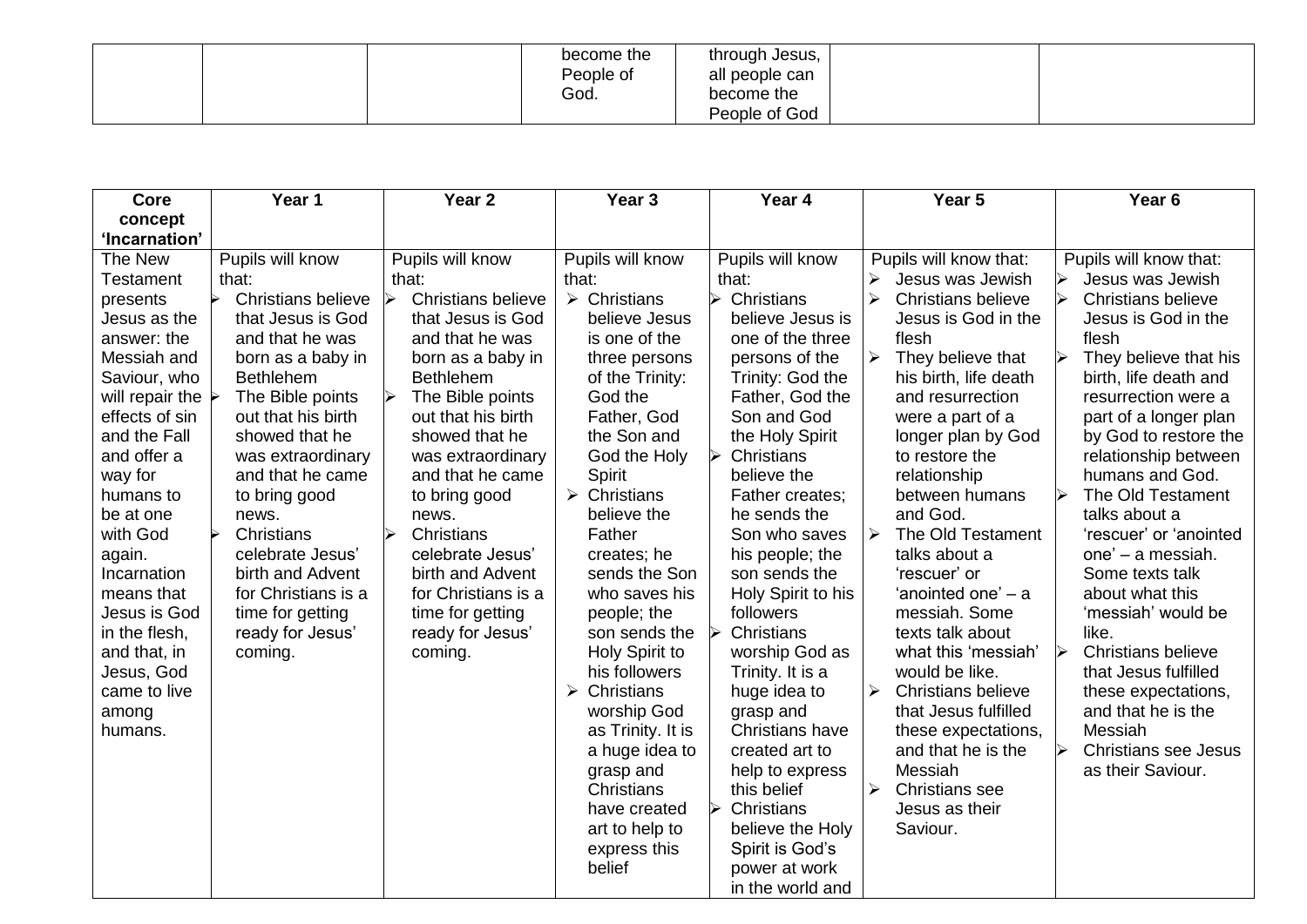|  | $\triangleright$ Christians<br>believe the<br>Holy Spirit is<br>God's power<br>at work in the<br>world and in<br>their lives<br>today,<br>enabling them<br>to follow<br>Jesus. | in their lives<br>today, enabling<br>them to follow<br>Jesus. |  |  |
|--|--------------------------------------------------------------------------------------------------------------------------------------------------------------------------------|---------------------------------------------------------------|--|--|
|--|--------------------------------------------------------------------------------------------------------------------------------------------------------------------------------|---------------------------------------------------------------|--|--|

| <b>Core</b>                                                                                                                                                                                                                                                                                                                                                           | Year 1                                                                                                                                                                                                                                                                                                                                                                                                                     | Year <sub>2</sub>                                                                                                                                                                                                                                                                                                                                                                                                                        | Year <sub>3</sub>                                                                                                                                                                                                                                                                                                                                                                                        | Year 4                                                                                                                                                                                                                                                                                                                                                                                | Year 5                                                                                                                                                                                                                                                                                                                                                                                                                                                                                   | Year <sub>6</sub>                                                                                                                                                                                                                                                                                                                                                                                                                                                                           |
|-----------------------------------------------------------------------------------------------------------------------------------------------------------------------------------------------------------------------------------------------------------------------------------------------------------------------------------------------------------------------|----------------------------------------------------------------------------------------------------------------------------------------------------------------------------------------------------------------------------------------------------------------------------------------------------------------------------------------------------------------------------------------------------------------------------|------------------------------------------------------------------------------------------------------------------------------------------------------------------------------------------------------------------------------------------------------------------------------------------------------------------------------------------------------------------------------------------------------------------------------------------|----------------------------------------------------------------------------------------------------------------------------------------------------------------------------------------------------------------------------------------------------------------------------------------------------------------------------------------------------------------------------------------------------------|---------------------------------------------------------------------------------------------------------------------------------------------------------------------------------------------------------------------------------------------------------------------------------------------------------------------------------------------------------------------------------------|------------------------------------------------------------------------------------------------------------------------------------------------------------------------------------------------------------------------------------------------------------------------------------------------------------------------------------------------------------------------------------------------------------------------------------------------------------------------------------------|---------------------------------------------------------------------------------------------------------------------------------------------------------------------------------------------------------------------------------------------------------------------------------------------------------------------------------------------------------------------------------------------------------------------------------------------------------------------------------------------|
| concept                                                                                                                                                                                                                                                                                                                                                               |                                                                                                                                                                                                                                                                                                                                                                                                                            |                                                                                                                                                                                                                                                                                                                                                                                                                                          |                                                                                                                                                                                                                                                                                                                                                                                                          |                                                                                                                                                                                                                                                                                                                                                                                       |                                                                                                                                                                                                                                                                                                                                                                                                                                                                                          |                                                                                                                                                                                                                                                                                                                                                                                                                                                                                             |
| 'Gospel'<br>Jesus;<br>incarnation is<br>'good news'<br>for all people.<br>His life,<br>teaching and<br>ministry<br>embody what<br>it is like to be<br>one of the<br>people of<br>God, what it<br>means to live<br>in a<br>relationship<br>with God.<br>Jesus'<br>example and<br>teaching<br>emphasise<br>loving one's<br>$neighbor -$<br>particularly<br>the weak and | Pupils will know<br>that:<br>Christians<br>believe Jesus<br>brings good<br>news for all<br>people.<br>For Christians,<br>➤<br>this is good<br>news includes<br>being loved by<br>God and being<br>forgiven for bad<br>things<br>Christians<br>↘<br>believe Jesus is $\triangleright$<br>a friend to the<br>poor and<br>friendless<br>Christians<br>➤<br>believe Jesus'<br>teachings make<br>people think<br>hard about how | Pupils will know that:<br>Christians believe<br>Jesus brings good<br>news for all<br>people.<br>For Christians,<br>this is good news<br>includes being<br>loved by God and<br>being forgiven for<br>bad things<br><b>Christians believe</b><br>Jesus is a friend<br>to the poor and<br>friendless<br><b>Christians believe</b><br>Jesus' teachings<br>make people think<br>hard about how to<br>live and show<br>them the right<br>away. | Pupils will know<br>that:<br>Christians<br>➤<br>believe Jesus<br>challenges<br>everyone about<br>how to live $-$ he<br>sets the<br>example for<br>loving God and<br>your neighbour,<br>putting others<br>first<br>Christians<br>➤<br>believe Jesus<br>challenges<br>people who<br>pretend to be<br>good and<br>shows love and<br>forgiveness to<br>unlikely people.<br>Christians<br>➤<br>believe Jesus' | Pupils will know<br>that:<br>Christians<br>≻<br>believe Jesus<br>challenges<br>everyone<br>about how to<br>$live - he sets$<br>the example<br>for loving God<br>and your<br>neighbour,<br>putting others<br>first<br>$\blacktriangleright$<br>Christians<br>believe Jesus<br>challenges<br>people who<br>pretend to be<br>good and<br>shows love<br>and<br>forgiveness to<br>unlikely | Pupils will know that:<br>Christians believe<br>➤<br>the good news is<br>not just about<br>setting an example<br>for good behaviour<br>and challenging<br>bad behaviour: it is<br>that Jesus offers a<br>way to heal the<br>damage done by<br>human sin.<br>Christians see that<br>Jesus' teachings<br>and example cut<br>across<br>$expectations - the$<br>Sermon on the<br>Mount is an<br>example of this,<br>where Jesus'<br>values favour<br>serving the weak<br>and vulnerable, not | Pupils will know that:<br>Christians believe the<br>good news is not just<br>about setting an<br>example for good<br>behaviour and<br>challenging bad<br>behaviour: it is that<br>Jesus offers a way to<br>heal the damage<br>done by human sin.<br>Christians see that<br>Jesus' teachings and<br>example cut across<br>$expectations - the$<br>Sermon on the<br>Mount is an example<br>of this, where Jesus'<br>values favour serving<br>the weak and<br>vulnerable, not<br>making people |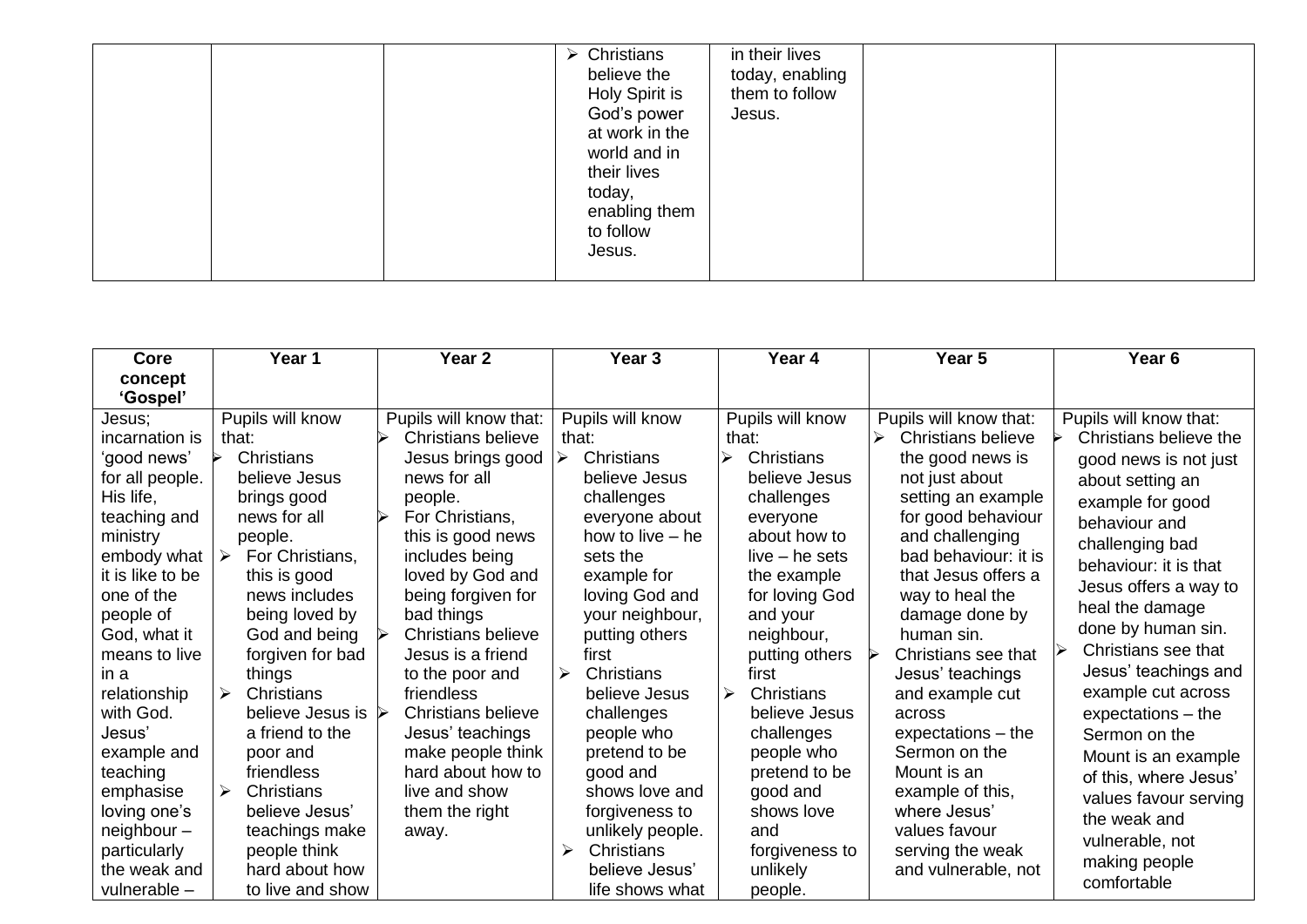| as part of  | them the right |   | it means to love  | ➤ | <b>Christians</b> |               | making people             | ⋗ | <b>Christians believe</b> |
|-------------|----------------|---|-------------------|---|-------------------|---------------|---------------------------|---|---------------------------|
| loving God. | away.          |   | God and love      |   | believe           |               | comfortable               |   | that Jesus' good          |
|             |                |   | your neighbour    |   | Jesus' life       |               | <b>Christians believe</b> |   | news not only             |
|             |                | ➤ | Christians try to |   | shows what it     |               | that Jesus' good          |   | transforms lives now,     |
|             |                |   | be like Jesus -   |   | means to love     |               | news not only             |   |                           |
|             |                |   | they want to      |   | God and love      |               | transforms lives          |   | but also points           |
|             |                |   | know him better   |   | your              |               | now, but also             |   | toward a restored,        |
|             |                |   | and better.       |   | neighbour         |               | points toward a           |   | transformed life in       |
|             |                |   | Christians try to |   | Christians try    |               | restored,                 |   | the future.               |
|             |                |   | put his teaching  |   | to be like        |               | transformed life in       |   |                           |
|             |                |   | and example       |   | $Jesus - they$    |               | the future.               | ↘ | <b>Christians believe</b> |
|             |                |   | into practice in  |   | want to know      | $\rightarrow$ | <b>Christians believe</b> |   | that they should          |
|             |                |   | lots of ways,     |   | him better        |               | that they should          |   | bring this good news      |
|             |                |   | from church to    |   | and better.       |               | bring this good           |   | to life in the world in   |
|             |                |   | social justice    | ➤ | Christians try    |               | news to life in the       |   | different ways, within    |
|             |                |   |                   |   | to put his        |               | world in different        |   | their church family, in   |
|             |                |   |                   |   | teaching and      |               | ways, within their        |   | their personal lives,     |
|             |                |   |                   |   |                   |               |                           |   | with family, with         |
|             |                |   |                   |   | example into      |               | church family, in         |   | neighbours, in the        |
|             |                |   |                   |   | practice in       |               | their personal lives,     |   | local. National and       |
|             |                |   |                   |   | lots of ways,     |               | with family, with         |   | global community.         |
|             |                |   |                   |   | from church       |               | neighbours, in the        |   |                           |
|             |                |   |                   |   | to social         |               | local. National and       |   |                           |
|             |                |   |                   |   | justice           |               | global community.         |   |                           |

| Core         | Year 1              | Year 2             | Year <sub>3</sub>   | Year 4                     | Year <sub>5</sub>      | Year <sub>6</sub>      |
|--------------|---------------------|--------------------|---------------------|----------------------------|------------------------|------------------------|
| concept      |                     |                    |                     |                            |                        |                        |
| 'Salvation'  |                     |                    |                     |                            |                        |                        |
| Jesus' death | Pupils will know    | Pupils will know   | Pupils will know    | Pupils will know           | Pupils will know that: | Pupils will know that: |
| and          | that:               | that:              | that:               | that:                      | Christians read the    | Christians read the    |
| resurrection | Easter is very<br>➤ | Easter is very     | Christians see<br>➤ | <b>Christians</b> see<br>➤ | 'big story' of the     | 'big story' of the     |
| effect the   | important in the    | important in the   | Holy Week as        | Holy Week as               | Bible as pointing      | Bible as pointing      |
| rescue or    | 'big story' of the  | 'big story' of the | the culmination     | the culmination            | out the need for       | out the need for       |
| salvation of | Bible, Jesus        | Bible. Jesus       | of Jesus' earthly   | of Jesus'                  | God to save            | God to save            |
| humans. He   | showed he was       | showed he was      | life, leading to    | earthly life,              | people. This           | people. This           |
| opens the    | willing to forgive  | willing to forgive | his death and       | leading to his             | salvation included     | salvation included     |
| way back to  | all people, even    | all people, even   | resurrection.       | death and                  | the ongoing            | the ongoing            |
| God.         |                     |                    |                     | resurrection.              | restoration of         | restoration of         |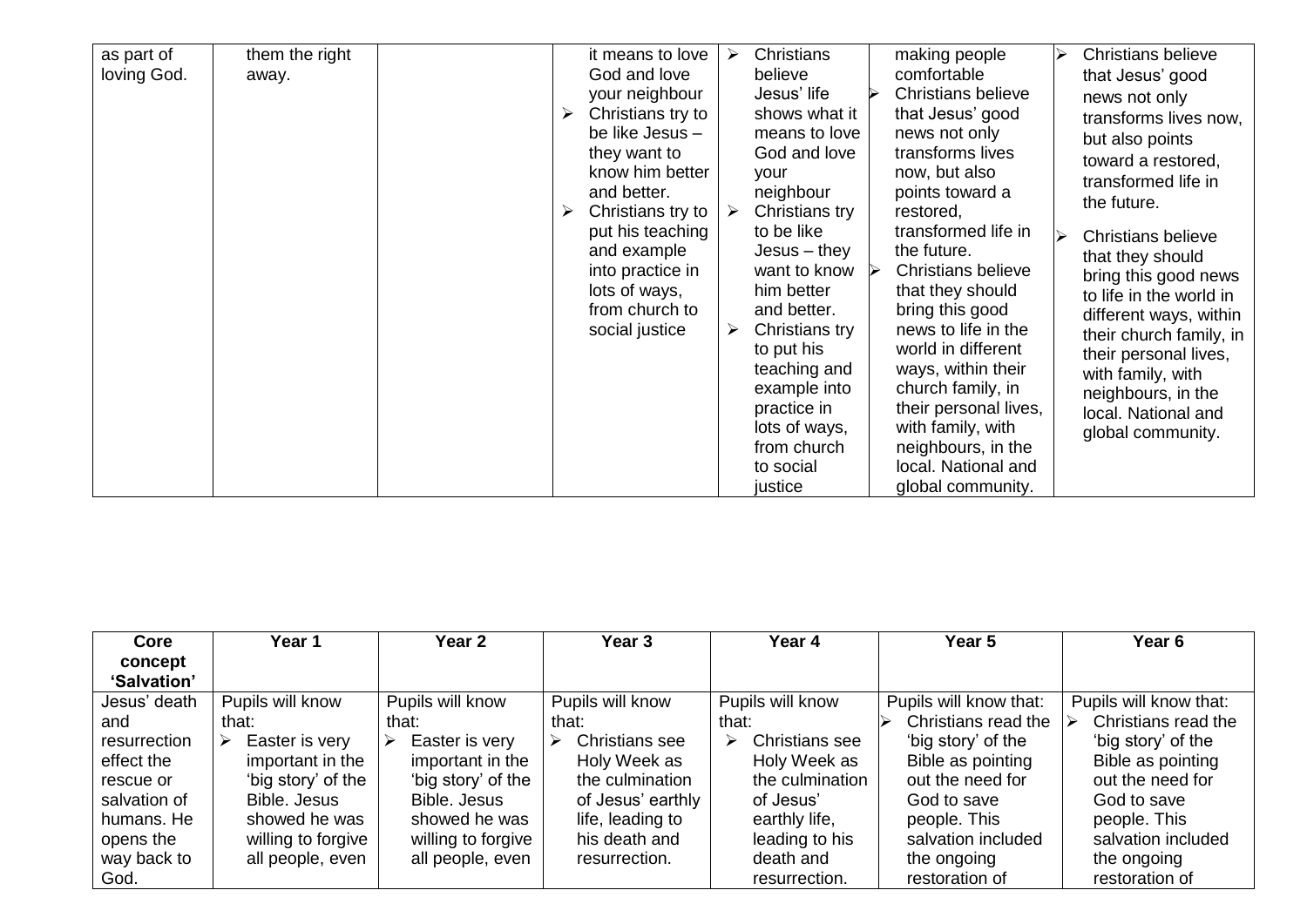| Through<br>Jesus, sin is<br>dealt with,<br>forgiveness<br>offered, and<br>the<br>relationship<br>between God   ≻<br>and humans<br>is restored. | for putting him<br>on the cross<br>$\blacktriangleright$<br>Christians<br>➤<br>believe Jesus<br>builds a bridge<br>between God<br>and humans<br>Christians<br>➤<br>believe Jesus<br>rose from the<br>dead, giving<br>people hope of<br>a new life. | for putting him<br>on the cross<br>Christians<br>believe Jesus<br>builds a bridge<br>between God<br>and humans<br>Christians<br>believe Jesus<br>rose from the<br>dead, giving<br>people hope of<br>a new life. | The various<br>➤<br>events of Holy<br>Week, such as<br>the Last Supper,<br>were important<br>in showing the<br>disciples what<br>Jesus came to<br>earth to do<br>Christians today<br>➤<br>trust that Jesus<br>really did rise<br>from the dead,<br>and so is still<br>alive today<br>➤<br>Christians<br>remember<br>and<br>celebrate<br>Jesus' last<br>week, death<br>and<br>resurrection. | The various<br>➤<br>events of Holy<br>Week, such as<br>the Last<br>Supper, were<br>important in<br>showing the<br>disciples what<br>Jesus came to<br>earth to do<br>Christians<br>➤<br>today trust that<br>Jesus really<br>did rise from<br>the dead, and<br>so is still alive<br>today<br>$\triangleright$ Christians<br>remember<br>and<br>celebrate<br>Jesus' last<br>week, death<br>and<br>resurrection. | humans;'<br>relationship with<br>God.<br>The Gospels give<br>↘<br>accounts of Jesus'<br>death and<br>resurrection.<br>The New<br>➤<br>testament says<br>that Jesus; death<br>was somehow 'for<br>us'.<br><b>Christians interpret</b><br>➤<br>this in a variety of<br>ways: for example,<br>as a sacrifice for<br>sin; as a victory<br>over sin, death and<br>the devil; paying<br>the punishment as<br>a substitute for<br>everyone's sins;<br>rescuing the lost<br>and leading them<br>to God; leading<br>from darkness to<br>light, from slavery<br>to freedom.<br>Christians<br>⋗<br>remember Jesus'<br>sacrifice through<br>the service of Holy<br>Communion<br>Belief in Jesus'<br>resurrection<br>confirms to<br>Christians that<br>Jesus is the<br>incarnate Son of<br>God, but also that<br>death is not the<br>end. | humans;'<br>relationship with<br>God.<br>➤<br>The Gospels give<br>accounts of Jesus'<br>death and<br>resurrection.<br>The New testament<br>↘<br>says that Jesus;<br>death was<br>somehow 'for us'.<br>$\blacktriangleright$<br><b>Christians interpret</b><br>this in a variety of<br>ways: for example,<br>as a sacrifice for<br>sin; as a victory<br>over sin, death and<br>the devil; paying the<br>punishment as a<br>substitute for<br>everyone's sins;<br>rescuing the lost<br>and leading them to<br>God; leading from<br>darkness to light,<br>from slavery to<br>freedom.<br>Christians<br>≻<br>remember Jesus'<br>sacrifice through<br>the service of Holy<br>Communion<br>Belief in Jesus'<br>➤<br>resurrection<br>confirms to<br>Christians that<br>Jesus is the<br>incarnate Son of<br>God, but also that<br>death is not the<br>end.<br>This belief gives<br>➤<br>Christians hope |
|------------------------------------------------------------------------------------------------------------------------------------------------|----------------------------------------------------------------------------------------------------------------------------------------------------------------------------------------------------------------------------------------------------|-----------------------------------------------------------------------------------------------------------------------------------------------------------------------------------------------------------------|--------------------------------------------------------------------------------------------------------------------------------------------------------------------------------------------------------------------------------------------------------------------------------------------------------------------------------------------------------------------------------------------|--------------------------------------------------------------------------------------------------------------------------------------------------------------------------------------------------------------------------------------------------------------------------------------------------------------------------------------------------------------------------------------------------------------|------------------------------------------------------------------------------------------------------------------------------------------------------------------------------------------------------------------------------------------------------------------------------------------------------------------------------------------------------------------------------------------------------------------------------------------------------------------------------------------------------------------------------------------------------------------------------------------------------------------------------------------------------------------------------------------------------------------------------------------------------------------------------------------------------------------------------|-------------------------------------------------------------------------------------------------------------------------------------------------------------------------------------------------------------------------------------------------------------------------------------------------------------------------------------------------------------------------------------------------------------------------------------------------------------------------------------------------------------------------------------------------------------------------------------------------------------------------------------------------------------------------------------------------------------------------------------------------------------------------------------------------------------------------------------------------------------------------------------------------|
|------------------------------------------------------------------------------------------------------------------------------------------------|----------------------------------------------------------------------------------------------------------------------------------------------------------------------------------------------------------------------------------------------------|-----------------------------------------------------------------------------------------------------------------------------------------------------------------------------------------------------------------|--------------------------------------------------------------------------------------------------------------------------------------------------------------------------------------------------------------------------------------------------------------------------------------------------------------------------------------------------------------------------------------------|--------------------------------------------------------------------------------------------------------------------------------------------------------------------------------------------------------------------------------------------------------------------------------------------------------------------------------------------------------------------------------------------------------------|------------------------------------------------------------------------------------------------------------------------------------------------------------------------------------------------------------------------------------------------------------------------------------------------------------------------------------------------------------------------------------------------------------------------------------------------------------------------------------------------------------------------------------------------------------------------------------------------------------------------------------------------------------------------------------------------------------------------------------------------------------------------------------------------------------------------------|-------------------------------------------------------------------------------------------------------------------------------------------------------------------------------------------------------------------------------------------------------------------------------------------------------------------------------------------------------------------------------------------------------------------------------------------------------------------------------------------------------------------------------------------------------------------------------------------------------------------------------------------------------------------------------------------------------------------------------------------------------------------------------------------------------------------------------------------------------------------------------------------------|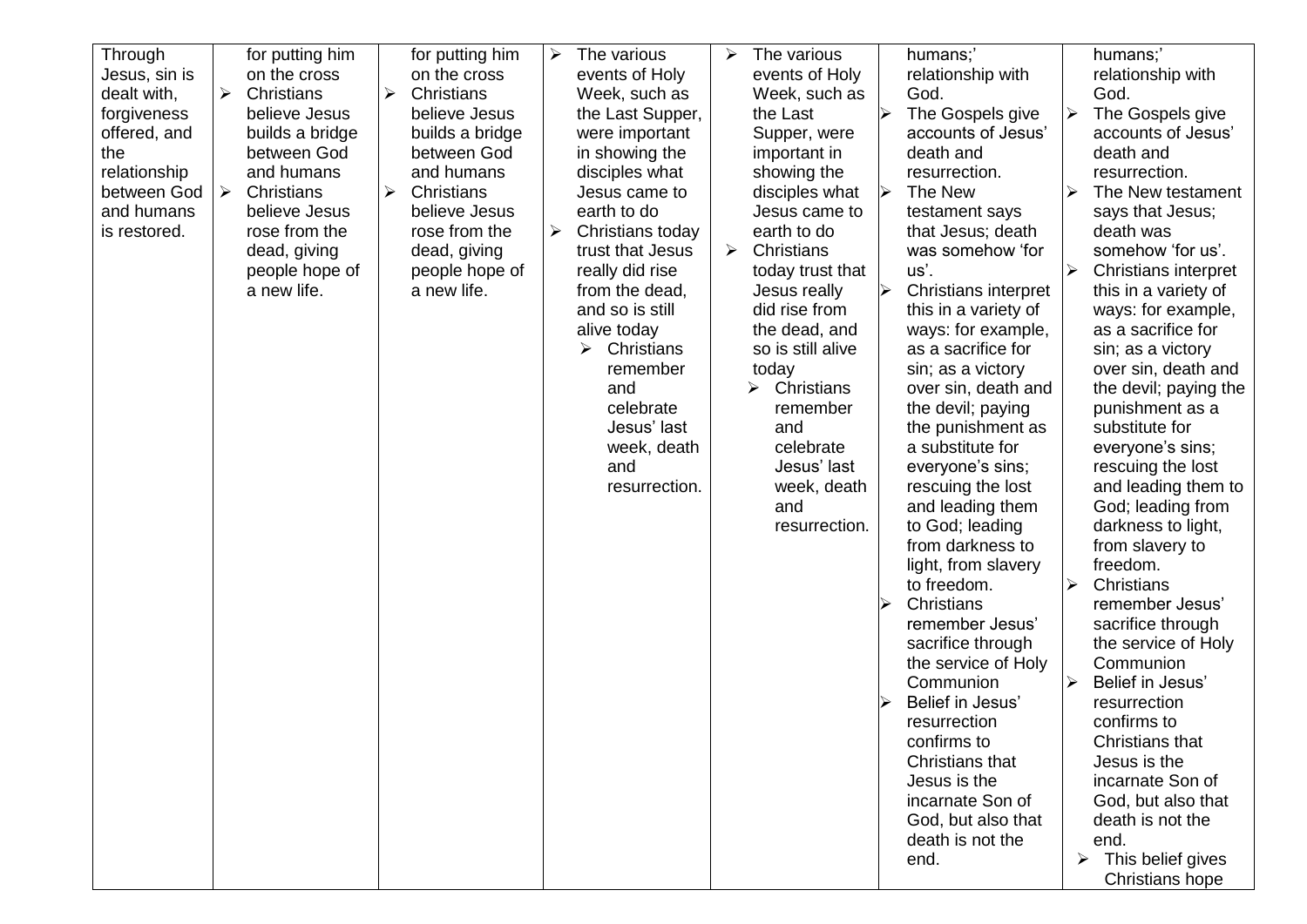|  |  |  | This belief gives         |   | for life with God,        |
|--|--|--|---------------------------|---|---------------------------|
|  |  |  | Christians hope for       |   | starting now and          |
|  |  |  | life with God,            |   | continuing in a           |
|  |  |  | starting now and          |   | new life (heaven).        |
|  |  |  | continuing in a new       | ➤ | <b>Christians believe</b> |
|  |  |  | life (heaven).            |   | that Jesus calls          |
|  |  |  | <b>Christians believe</b> |   | them to sacrifice         |
|  |  |  | that Jesus calls          |   | their own needs to        |
|  |  |  | them to sacrifice         |   | the needs of              |
|  |  |  | their own needs to        |   | others, and some          |
|  |  |  | the needs of              |   | are prepared to           |
|  |  |  | others, and some          |   | die for others and        |
|  |  |  | are prepared to die       |   | for their faith.          |
|  |  |  | for others and for        |   |                           |
|  |  |  | their faith.              |   |                           |

| Core           | Year 1     | Year 2     | Year <sub>3</sub>         | Year 4                         | Year 5                 | Year <sub>6</sub>      |
|----------------|------------|------------|---------------------------|--------------------------------|------------------------|------------------------|
| concept        |            |            |                           |                                |                        |                        |
| ʻKingdom of    |            |            |                           |                                |                        |                        |
| God'           |            |            |                           |                                |                        |                        |
| This does not  | Not taught | Not taught | Pupils will know that:    | Pupils will know that:         | Pupils will know that: | Pupils will know that: |
| mean no one    |            |            | Christians believe        | <b>Christians believe</b><br>➤ | Jesus told many<br>➤   | Jesus told many<br>≻   |
| sins           |            |            | that Jesus                | that Jesus                     | parables about         | parables about         |
| anymore.       |            |            | inaugurated the           | inaugurated the                | the Kingdom of         | the Kingdom of         |
| The Bible      |            |            | 'Kingdom of God'          | 'Kingdom of God'               | God. These             | God. These             |
| talks in terms |            |            | - i.e. Jesus' whole       | - i.e. Jesus'                  | suggest that           | suggest that           |
| of Gods'       |            |            | life was a                | whole life was a               | God's rule has         | God's rule has         |
| Kingdom        |            |            | demonstration of          | demonstration of               | begun, through         | begun, through         |
| having begun   |            |            | his belief that God       | his belief that                | the life, teaching     | the life, teaching     |
| in human       |            |            | the King, not just        | God the King, not              | and example of         | and example of         |
| hearts         |            |            | in heaven but here        | just in heaven but             | Jesus, and             | Jesus, and             |
| through        |            |            | and now.                  | here and now.                  | subsequently           | subsequently           |
| Jesus. The     |            |            | Christians believe        | <b>Christians believe</b><br>➤ | through the lives      | through the lives      |
| idea of the    |            |            | Jesus is still alive,     | Jesus is still alive,          | of Christians who      | of Christians who      |
| Kingdom of     |            |            | rules in their            | rules in their                 | live in obedience      | live in obedience      |
| God reflects   |            |            | hearts and lives          | hearts and lives               | to God.                | to God.                |
| God's ideal    |            |            | through the Holy          | through the Holy               | The parables<br>➤      | The parables           |
| for human      |            |            | Spirit, if they let       | Spirit, if they let            | suggest that           | suggest that there     |
| life in the    |            |            | him.                      | him.                           | there will be a        | will be a future       |
| world $-$ a    |            |            | <b>Christians believe</b> | <b>Christians believe</b><br>➤ | future Kingdom,        | Kingdom, where         |
| vision of life |            |            | that after Jesus          | that after Jesus               | where God's            | God's reign will be    |
| lived in the   |            |            | returned to be with       | returned to be                 |                        | complete.              |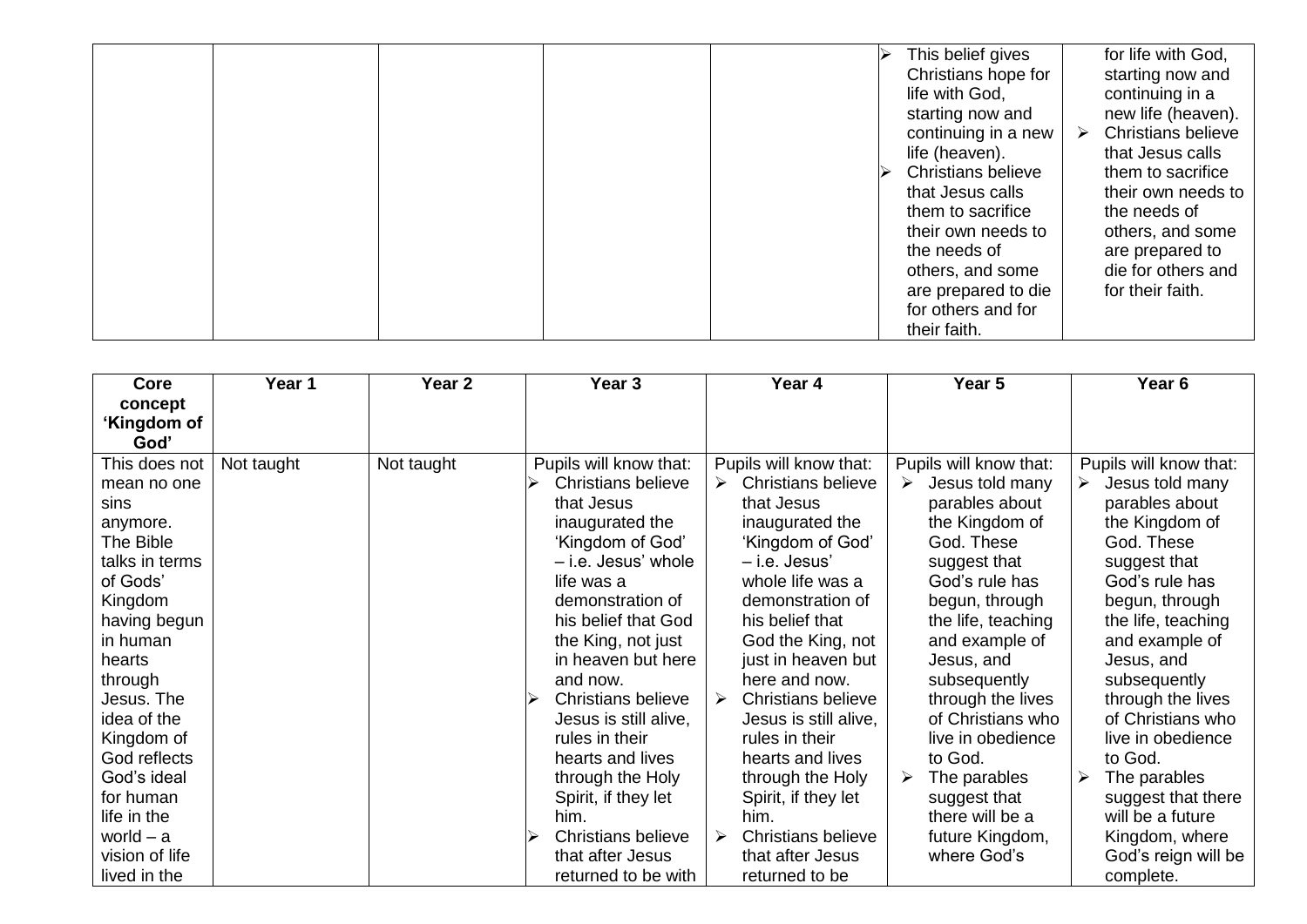| way God         |  | God the Father,            |   | with God the       |                       | reign will be          | ≻ | The Kingdom is         |
|-----------------|--|----------------------------|---|--------------------|-----------------------|------------------------|---|------------------------|
| intended for    |  | he sent the Holy           |   | Father, he sent    |                       | complete.              |   | compared to a          |
| human           |  | <b>Spirit at Pentecost</b> |   | the Holy Spirit at | $\blacktriangleright$ | The Kingdom is         |   | feast where all are    |
| beings.         |  | to help the Church         |   | Pentecost to help  |                       | compared to a          |   | invited to join in.    |
| Christians      |  | to make Jesus'             |   | the Church to      |                       | feast where all        |   | Not everyone           |
| look forward    |  | invisible Kingdom          |   | make Jesus'        |                       | are invited to join    |   | chooses to do so.      |
| to a time       |  | visible by living          |   | invisible Kingdom  |                       | in. Not everyone       |   | <b>Many Christians</b> |
| when Gods;      |  | lives that reflect         |   | visible by living  |                       | chooses to do so.      |   | try to extend the      |
| rule is         |  | the love of God            |   | lives that reflect | ➤                     | <b>Many Christians</b> |   | Kingdom of God         |
| fulfilled at    |  | Christians                 |   | the love of God    |                       | try to extend the      |   | by challenging         |
| some future     |  | celebrate                  | ➤ | Christians         |                       | Kingdom of God         |   | unjust social          |
| point, in a     |  | Pentecost, as the          |   | celebrate          |                       | by challenging         |   | structures in their    |
| restored,       |  | beginning of the           |   | Pentecost, as the  |                       | unjust social          |   | locality and in the    |
| transformed     |  | Church                     |   | beginning of the   |                       | structures in their    |   | world.                 |
| heaven and      |  | Staying connected          |   | Church             |                       | locality and in the    |   |                        |
| earth.          |  | to Jesus means             | ➤ | Staying            |                       | world.                 |   |                        |
| Meanwhile,      |  | that the fruit of the      |   | connected to       |                       |                        |   |                        |
| they seek to    |  | Spirit can grow in         |   | Jesus means that   |                       |                        |   |                        |
| live this       |  | the lives of               |   | the fruit of the   |                       |                        |   |                        |
| attractive life |  | Christians                 |   | Spirit can grow in |                       |                        |   |                        |
| as in God's     |  |                            |   | the lives of       |                       |                        |   |                        |
| Kingdom,        |  |                            |   | Christians         |                       |                        |   |                        |
| following       |  |                            |   |                    |                       |                        |   |                        |
| Jesus'          |  |                            |   |                    |                       |                        |   |                        |
| example,        |  |                            |   |                    |                       |                        |   |                        |
| inspired and    |  |                            |   |                    |                       |                        |   |                        |
| empowered       |  |                            |   |                    |                       |                        |   |                        |
| by God's        |  |                            |   |                    |                       |                        |   |                        |
| Spirit.         |  |                            |   |                    |                       |                        |   |                        |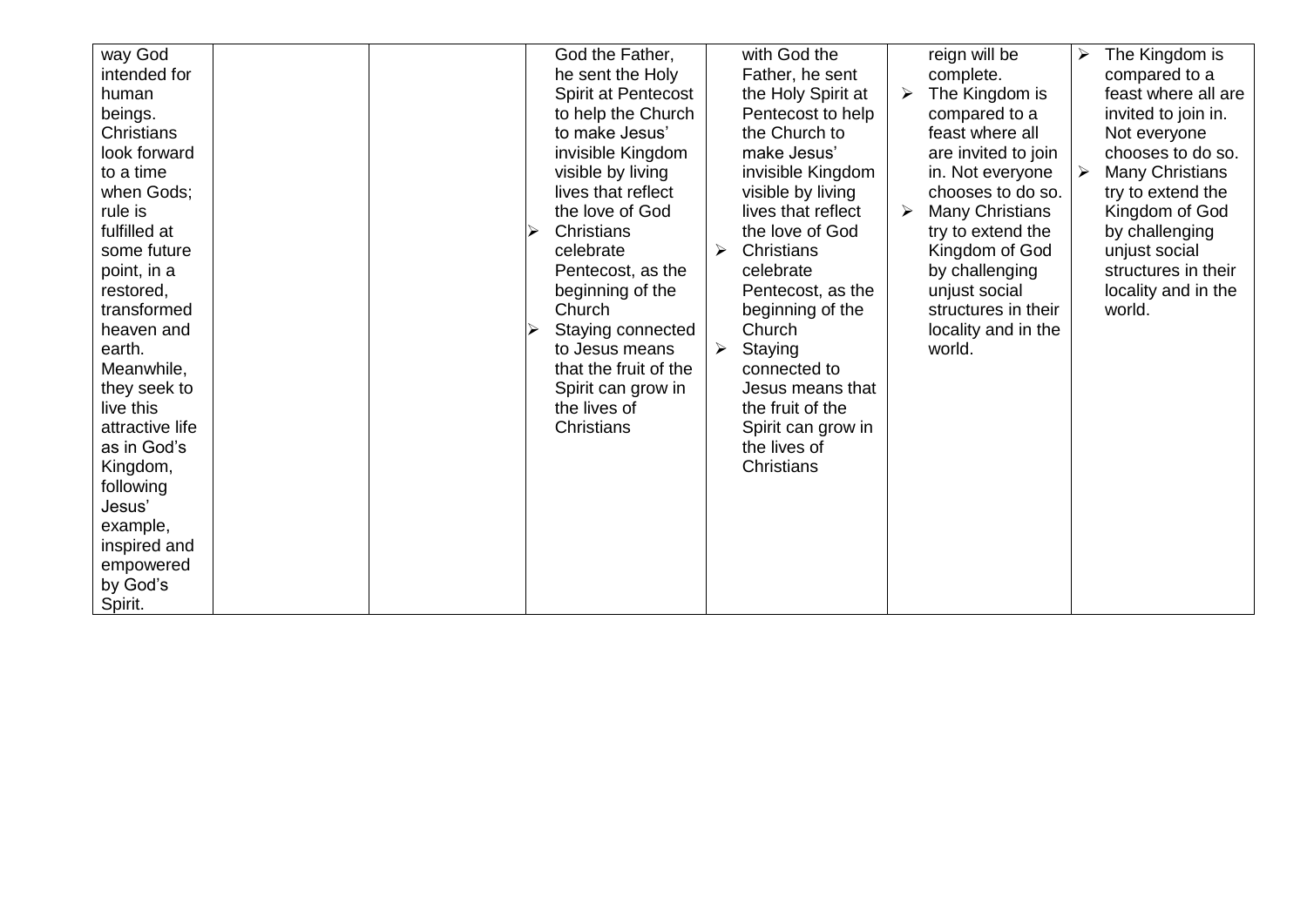| <b>Diocese of Oxford</b>           |                                     |            |            |            |            |                   |  |  |  |  |
|------------------------------------|-------------------------------------|------------|------------|------------|------------|-------------------|--|--|--|--|
| <b>Key questions</b><br>& learning | Year 1                              | Year 2     | Year 3     | Year 4     | Year 5     | Year <sub>6</sub> |  |  |  |  |
| objective                          |                                     |            |            |            |            |                   |  |  |  |  |
| Is everybody                       | Pupils will be able                 | Not taught | Not taught | Not taught | Not taught | Not taught        |  |  |  |  |
| special?                           | to retell simply<br>the parables of |            |            |            |            |                   |  |  |  |  |
| Learning                           | the Lost Coin and                   |            |            |            |            |                   |  |  |  |  |
| Objective: to                      | the Lost Sheep;                     |            |            |            |            |                   |  |  |  |  |
| explore how                        | they will                           |            |            |            |            |                   |  |  |  |  |
| and why people                     | recognise that                      |            |            |            |            |                   |  |  |  |  |
| choose to                          | parables are                        |            |            |            |            |                   |  |  |  |  |
| belong to<br>groups and            | stories with<br>meaning; they will  |            |            |            |            |                   |  |  |  |  |
| religions and                      | recognise the                       |            |            |            |            |                   |  |  |  |  |
| the difference                     | sacrament of                        |            |            |            |            |                   |  |  |  |  |
| that makes to                      | baptism as a                        |            |            |            |            |                   |  |  |  |  |
| their lives.                       | ceremony of                         |            |            |            |            |                   |  |  |  |  |
|                                    | belonging; they                     |            |            |            |            |                   |  |  |  |  |
|                                    | will be able to<br>describe the key |            |            |            |            |                   |  |  |  |  |
|                                    | events of the                       |            |            |            |            |                   |  |  |  |  |
|                                    | ceremony; they                      |            |            |            |            |                   |  |  |  |  |
|                                    | will know the                       |            |            |            |            |                   |  |  |  |  |
|                                    | basic meaning of                    |            |            |            |            |                   |  |  |  |  |
|                                    | the baptism                         |            |            |            |            |                   |  |  |  |  |
|                                    | symbols; they will                  |            |            |            |            |                   |  |  |  |  |
|                                    | know that these                     |            |            |            |            |                   |  |  |  |  |
|                                    | stories and the<br>ceremony are     |            |            |            |            |                   |  |  |  |  |
|                                    | Christian and be                    |            |            |            |            |                   |  |  |  |  |
|                                    | able to identify                    |            |            |            |            |                   |  |  |  |  |
|                                    | that other                          |            |            |            |            |                   |  |  |  |  |
|                                    | religions may                       |            |            |            |            |                   |  |  |  |  |
|                                    | have different                      |            |            |            |            |                   |  |  |  |  |
|                                    | ways of                             |            |            |            |            |                   |  |  |  |  |
|                                    | expressing                          |            |            |            |            |                   |  |  |  |  |
|                                    | belonging; they<br>will know the    |            |            |            |            |                   |  |  |  |  |
|                                    | Golden Rule and                     |            |            |            |            |                   |  |  |  |  |
|                                    | be able to identify                 |            |            |            |            |                   |  |  |  |  |
|                                    | some ways in                        |            |            |            |            |                   |  |  |  |  |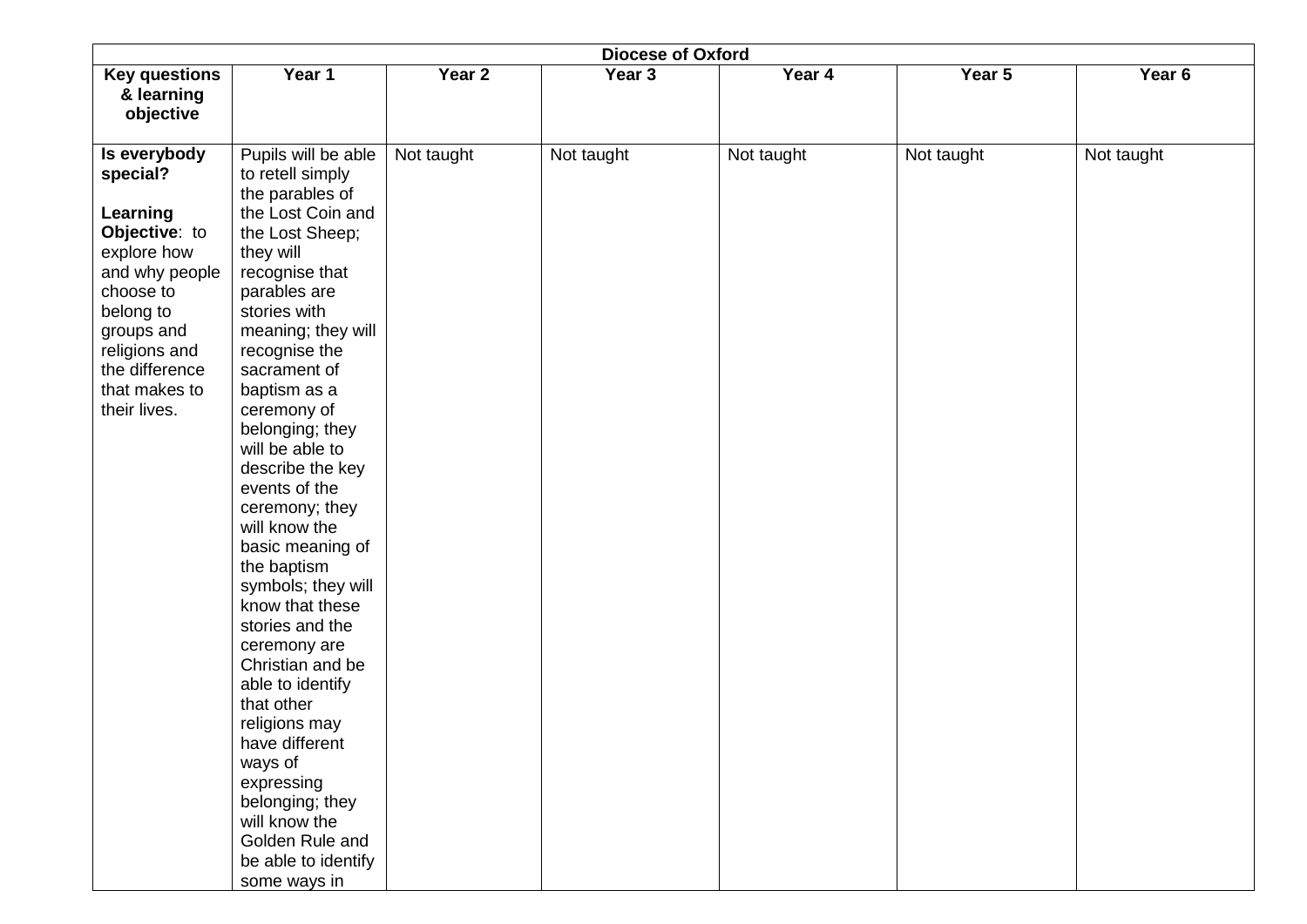|                  | which these ideas                     |            |            |            |            |            |
|------------------|---------------------------------------|------------|------------|------------|------------|------------|
|                  |                                       |            |            |            |            |            |
|                  | are connected;                        |            |            |            |            |            |
|                  | they will have an                     |            |            |            |            |            |
|                  | understanding of                      |            |            |            |            |            |
|                  | the concept of                        |            |            |            |            |            |
|                  | community and                         |            |            |            |            |            |
|                  | belonging.                            |            |            |            |            |            |
| Are some         | Pupils will                           | Not taught | Not taught | Not taught | Not taught | Not taught |
| stories more     | recognise which                       |            |            |            |            |            |
| important than   | of the stories they                   |            |            |            |            |            |
| others?          | have heard have                       |            |            |            |            |            |
|                  |                                       |            |            |            |            |            |
|                  | a religious                           |            |            |            |            |            |
| Learning         | significance and                      |            |            |            |            |            |
| Objective: to    | will be able to say                   |            |            |            |            |            |
| explore some     | one thing that                        |            |            |            |            |            |
| Old Testament    | they or others                        |            |            |            |            |            |
| stories and find | learn from the                        |            |            |            |            |            |
| what can be      | story. They will be                   |            |            |            |            |            |
| learned from     | able to identify                      |            |            |            |            |            |
| them             | and order key                         |            |            |            |            |            |
|                  | events from one                       |            |            |            |            |            |
|                  | of the stories and                    |            |            |            |            |            |
|                  | talk about what                       |            |            |            |            |            |
|                  | they like or dislike                  |            |            |            |            |            |
|                  | about the story or                    |            |            |            |            |            |
|                  | the characters in                     |            |            |            |            |            |
|                  | the story.                            |            |            |            |            |            |
| Do we need       | Pupils will                           |            |            |            |            |            |
|                  |                                       | Not taught | Not taught | Not taught | Not taught | Not taught |
| shared special   | recognise a                           |            |            |            |            |            |
| places?          | synagogue and                         |            |            |            |            |            |
|                  | be able to identify                   |            |            |            |            |            |
| Learning         | the key features                      |            |            |            |            |            |
| objective:       | and how they are                      |            |            |            |            |            |
| to explore the   | used. They will be                    |            |            |            |            |            |
| significance and | able to talk about                    |            |            |            |            |            |
| role of the      | how the                               |            |            |            |            |            |
| synagogue for    | synagogue is                          |            |            |            |            |            |
| Jews; become     | important to                          |            |            |            |            |            |
| aware of the     | Jewish people                         |            |            |            |            |            |
| role of the      |                                       |            |            |            |            |            |
|                  |                                       |            |            |            |            |            |
|                  | and compare it to                     |            |            |            |            |            |
| home for Jews    | a place that is<br>special to them or |            |            |            |            |            |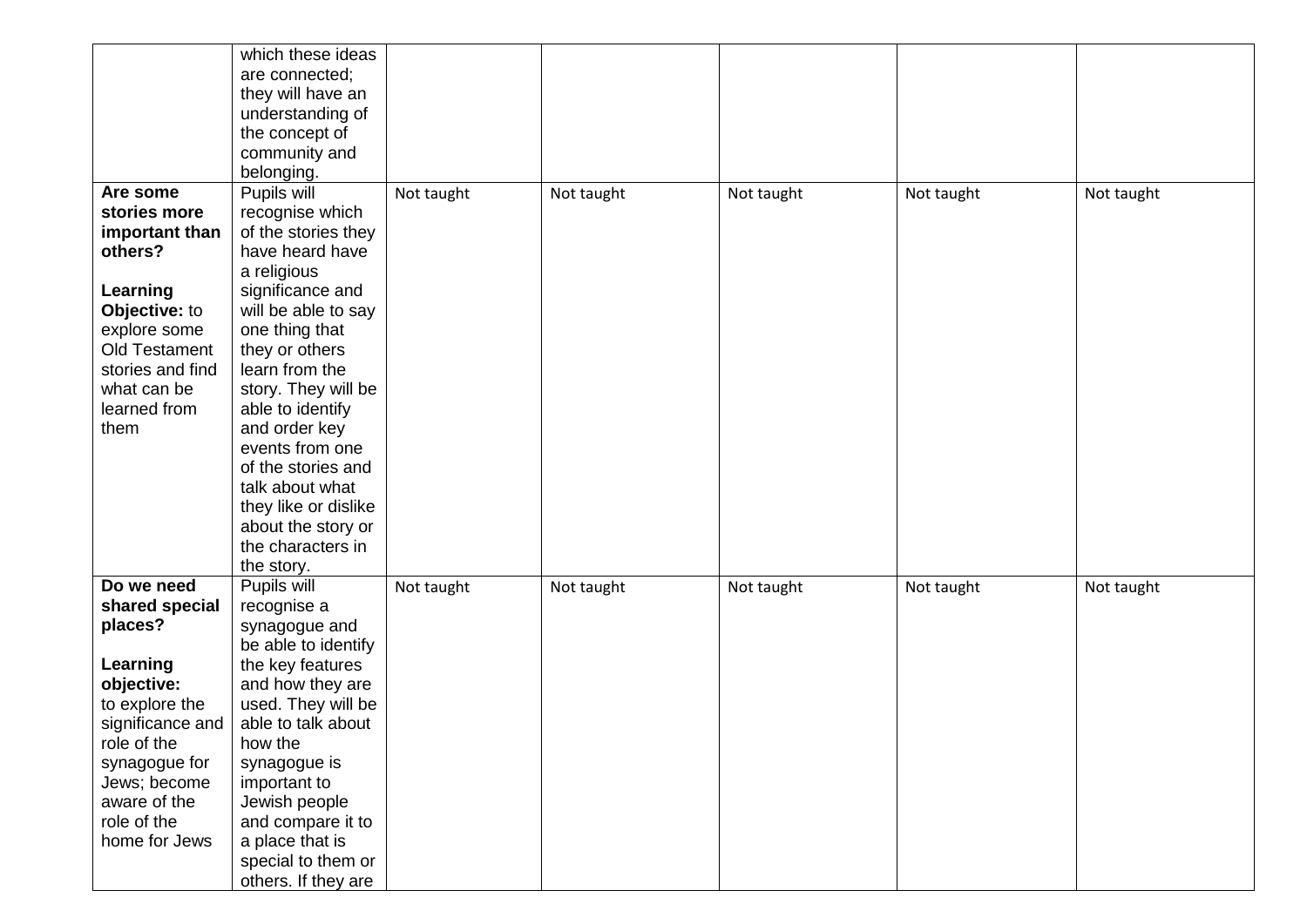|                                                                                                                                                                                                                                                             | familiar with<br>another place of<br>worship (church,<br>synagogue,<br>mandir or<br>Gurdwara e.g.)<br>they may be able<br>to say what is<br>similar. |                                                                                                                                                                                                                                                                                                                                                                                                                                                                                                                                                                                                                                                                                |            |            |            |            |
|-------------------------------------------------------------------------------------------------------------------------------------------------------------------------------------------------------------------------------------------------------------|------------------------------------------------------------------------------------------------------------------------------------------------------|--------------------------------------------------------------------------------------------------------------------------------------------------------------------------------------------------------------------------------------------------------------------------------------------------------------------------------------------------------------------------------------------------------------------------------------------------------------------------------------------------------------------------------------------------------------------------------------------------------------------------------------------------------------------------------|------------|------------|------------|------------|
| <b>Who should</b><br>you follow?<br>Learning<br>Objective: to<br>find out about<br>religious<br>leaders and<br>how and why<br>they are<br>followed<br>To learn some<br>stories about<br>religious<br>leaders and<br>their<br>significance for<br>believers. | Not taught                                                                                                                                           | Pupils will know<br>the key leaders<br>for Jews and<br>Christians; they<br>will be able to say<br>what makes<br>Moses and/or<br>Joshua a good<br>leader and<br>recount some of<br>the key events<br>that demonstrate<br>their leadership<br>skills. They will<br>refer back to what<br>they have learned<br>of Jesus as a<br>leader. They will<br>know that many<br>religious leaders<br>believe that they<br>in turn are led by<br>God; they will talk<br>about the pillar of<br>fire by night and<br>the cloud by day<br>as the people<br>were led through<br>the dessert. They<br>will know about<br>the need for<br>leaders to have<br>followers and they<br>will know the | Not taught | Not taught | Not taught | Not taught |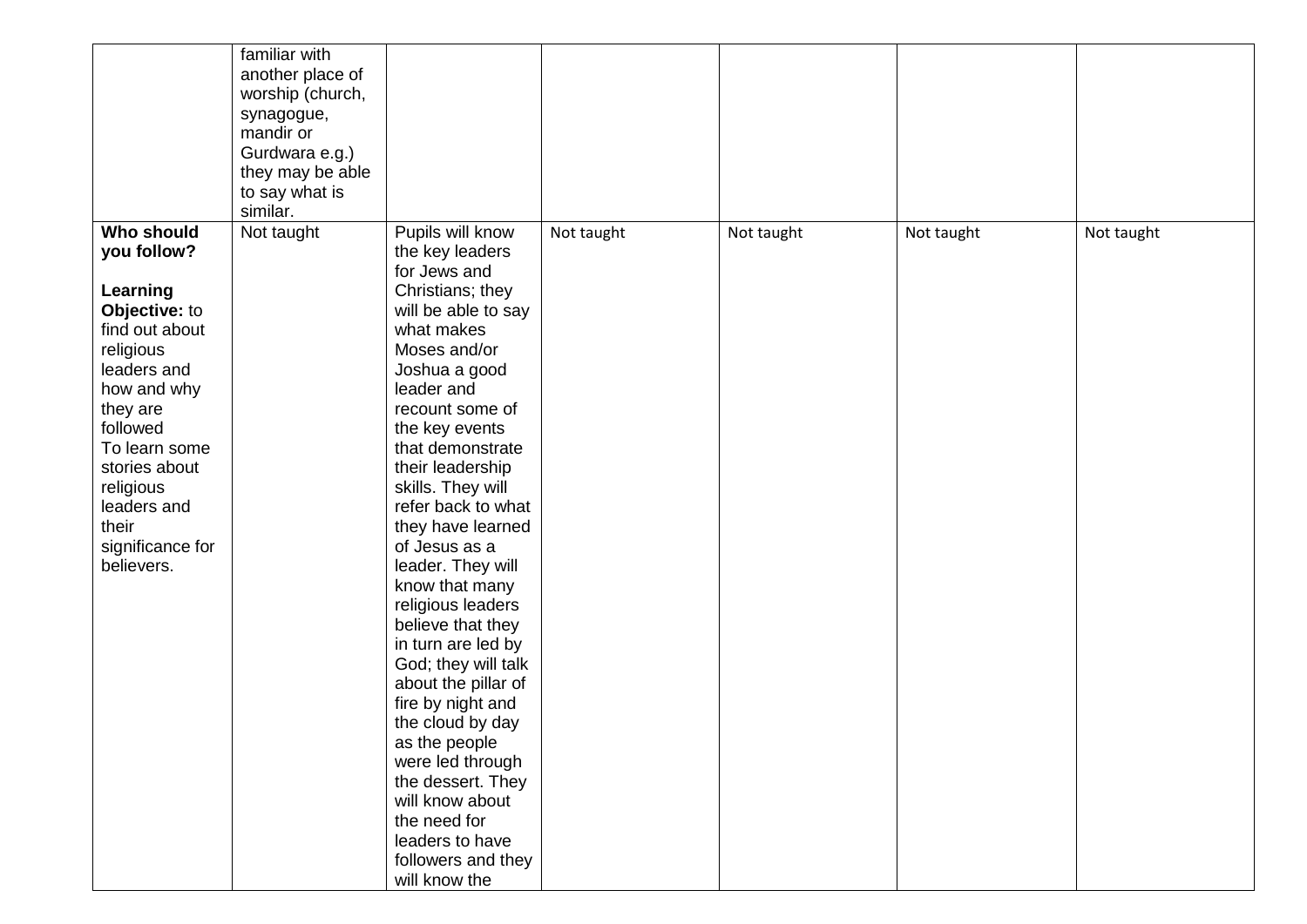|                  |            | difference          |            |            |            |            |
|------------------|------------|---------------------|------------|------------|------------|------------|
|                  |            | between leaders     |            |            |            |            |
|                  |            | and followers.      |            |            |            |            |
|                  |            | They will know      |            |            |            |            |
|                  |            | the key events of   |            |            |            |            |
|                  |            | the Exodus. They    |            |            |            |            |
|                  |            | will identify some  |            |            |            |            |
|                  |            | of the features     |            |            |            |            |
|                  |            | that characterise   |            |            |            |            |
|                  |            | a good leader;      |            |            |            |            |
|                  |            | they will know      |            |            |            |            |
|                  |            | some current        |            |            |            |            |
|                  |            | leaders and can     |            |            |            |            |
|                  |            | compare their       |            |            |            |            |
|                  |            | leadership to that  |            |            |            |            |
|                  |            | of the historical   |            |            |            |            |
|                  |            | leaders of the      |            |            |            |            |
|                  |            | faith               |            |            |            |            |
| Is it important  | Not taught | Pupils will be able | Not taught | Not taught | Not taught | Not taught |
| to celebrate     |            | to identify the key |            |            |            |            |
| the New Year?    |            | features of the     |            |            |            |            |
| Learning         |            | festivals explored  |            |            |            |            |
| Objective: to    |            | and know the        |            |            |            |            |
|                  |            | differences and     |            |            |            |            |
| explore the      |            |                     |            |            |            |            |
| ways that        |            | similarities. They  |            |            |            |            |
| different people |            | will know the       |            |            |            |            |
| and different    |            | story of the        |            |            |            |            |
| faiths celebrate |            | creation of Adam    |            |            |            |            |
| New Year         |            | and Eve and the     |            |            |            |            |
|                  |            | sacrifice of Isaac. |            |            |            |            |
|                  |            | Pupils will know    |            |            |            |            |
|                  |            | the foods eaten     |            |            |            |            |
|                  |            | by Jews at Rosh     |            |            |            |            |
|                  |            | Hashanah and        |            |            |            |            |
|                  |            | their significance. |            |            |            |            |
|                  |            | They will know      |            |            |            |            |
|                  |            | the significance of |            |            |            |            |
|                  |            | the Shofar. They    |            |            |            |            |
|                  |            | will know that the  |            |            |            |            |
|                  |            | New Year            |            |            |            |            |
|                  |            | celebrated in the   |            |            |            |            |
|                  |            | UK is not a         |            |            |            |            |
|                  |            | religious festival  |            |            |            |            |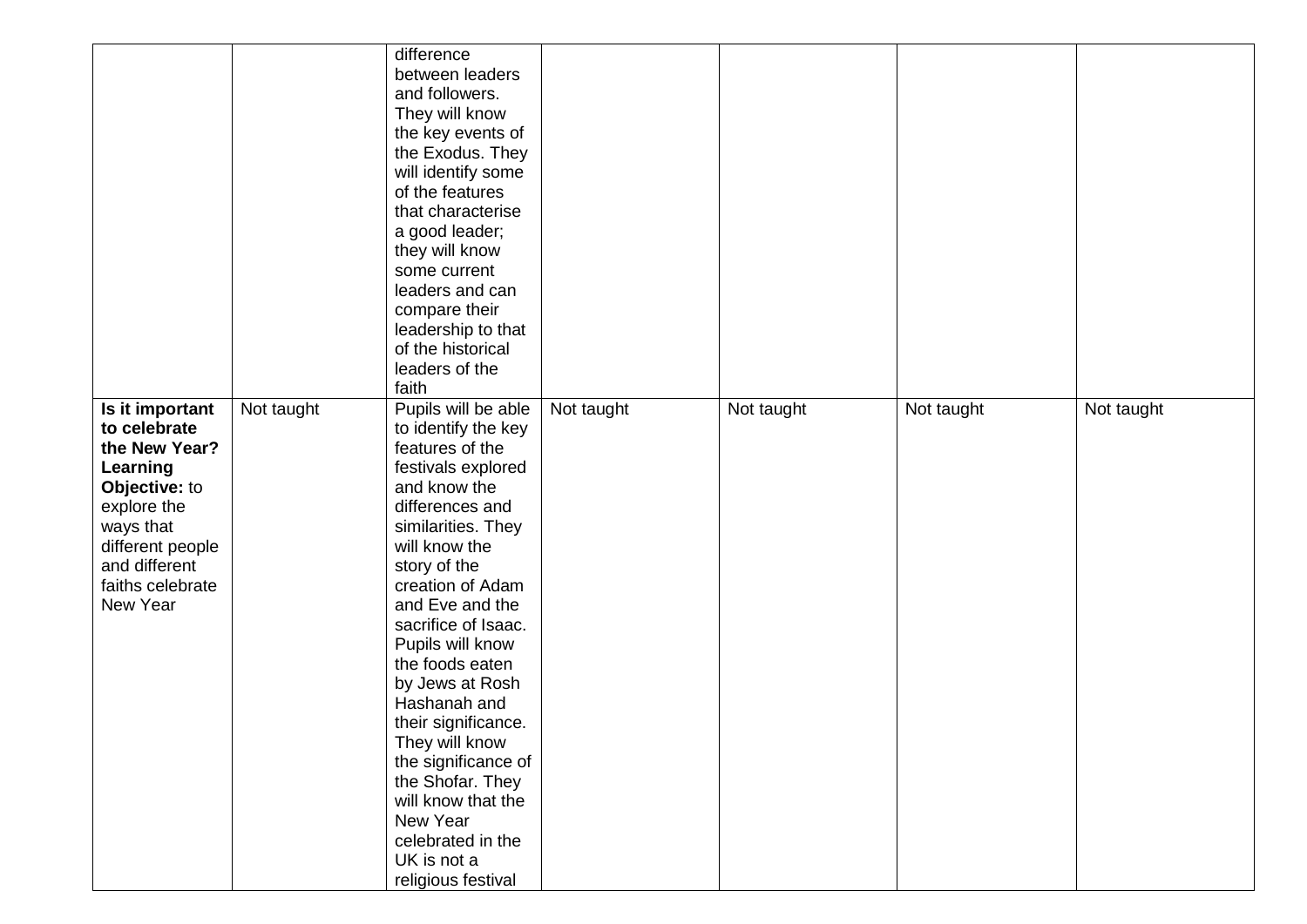|                      |            | and they will be     |            |            |            |            |
|----------------------|------------|----------------------|------------|------------|------------|------------|
|                      |            | able to talk about   |            |            |            |            |
|                      |            | how it is            |            |            |            |            |
|                      |            | celebrated. They     |            |            |            |            |
|                      |            | will be able to talk |            |            |            |            |
|                      |            | about why the        |            |            |            |            |
|                      |            | New year is          |            |            |            |            |
|                      |            | celebrated           |            |            |            |            |
| <b>Can stories</b>   | Not taught | Pupils can retell    | Not taught | Not taught | Not taught | Not taught |
| change               |            | simply the stories   |            |            |            |            |
| people?              |            | of Zacchaeus and     |            |            |            |            |
|                      |            | Joseph,              |            |            |            |            |
| Learning             |            | highlighting the     |            |            |            |            |
|                      |            |                      |            |            |            |            |
| Objective: to        |            | parts of the story   |            |            |            |            |
| explore the way      |            | that show change     |            |            |            |            |
| that Old             |            | in the characters    |            |            |            |            |
| <b>Testament and</b> |            | and meant to         |            |            |            |            |
| <b>New Testament</b> |            | inspire change in    |            |            |            |            |
| stories              |            | the listener or      |            |            |            |            |
| influence            |            | reader. They will    |            |            |            |            |
| readers and          |            | suggest reasons      |            |            |            |            |
| listeners and        |            | why Christians       |            |            |            |            |
| the reasons for      |            | and Jews still       |            |            |            |            |
| the inclusion of     |            | read these stories   |            |            |            |            |
| stories.             |            | and what they        |            |            |            |            |
|                      |            | might learn from     |            |            |            |            |
|                      |            | them. They will      |            |            |            |            |
|                      |            | make suggestions     |            |            |            |            |
|                      |            | as to why stories    |            |            |            |            |
|                      |            | change people        |            |            |            |            |
|                      |            | and whether all      |            |            |            |            |
|                      |            | stories should       |            |            |            |            |
|                      |            | have that aim.       |            |            |            |            |
| <b>How should</b>    | Not taught | Pupils will know     | Not taught | Not taught | Not taught | Not taught |
| you spend the        |            | the key rules,       |            |            |            |            |
| weekend?             |            | rituals and          |            |            |            |            |
|                      |            | practices            |            |            |            |            |
| Learning             |            | associated with      |            |            |            |            |
| Objective: to        |            | the Jewish           |            |            |            |            |
| explore the          |            | Shabbat. They        |            |            |            |            |
| practice of          |            | will know that       |            |            |            |            |
| observing            |            | there are many       |            |            |            |            |
| Shabbat and          |            | more rules than      |            |            |            |            |
|                      |            |                      |            |            |            |            |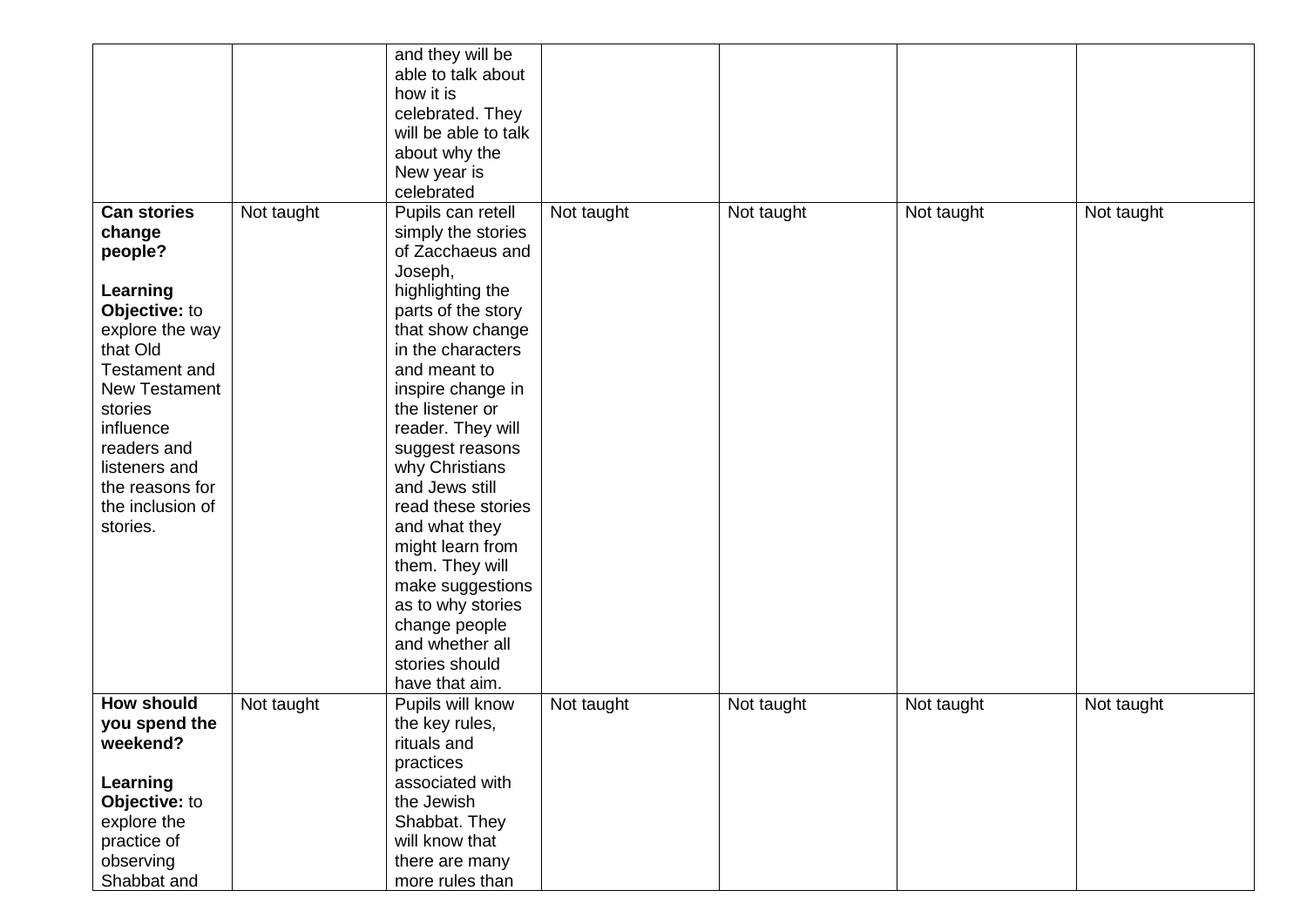| the implications<br>for Jewish<br>believers and<br>children.                                                                                      |            | they know. They<br>will be able to<br>describe the key<br>features of the<br>Shabbat meal<br>and the main<br>artefacts<br>associated with it.<br>They will be able<br>to make the link<br>between Shabbat,<br>the creation story<br>and the Christian<br>Sabbath, referring<br>to the<br>commandments<br>and the creation<br>story. They will be<br>able to talk about<br>why Shabbat is<br>important for<br>Jews. |                                                                                                                                                                                                                                                                                                                                                                                                                                                                             |            |            |            |
|---------------------------------------------------------------------------------------------------------------------------------------------------|------------|--------------------------------------------------------------------------------------------------------------------------------------------------------------------------------------------------------------------------------------------------------------------------------------------------------------------------------------------------------------------------------------------------------------------|-----------------------------------------------------------------------------------------------------------------------------------------------------------------------------------------------------------------------------------------------------------------------------------------------------------------------------------------------------------------------------------------------------------------------------------------------------------------------------|------------|------------|------------|
| Is light a good<br>symbol for<br>celebration?<br>Learning<br>Objective: to<br>understand the<br>significance of<br>light as a<br>symbol of belief | Not taught | Not taught                                                                                                                                                                                                                                                                                                                                                                                                         | Pupils will correctly<br>identify the three<br>festivals and the<br>appropriate faith;<br>they will know the<br>story behind each<br>festival and be able<br>to explain why light<br>is a feature. They will<br>understand the<br>significance of light<br>for life and its<br>symbolic meaning as<br>guide, revelation and<br>understanding. They<br>will be able to<br>describe the beliefs<br>that each festival<br>expresses and<br>compare and<br>contrast beliefs and | Not taught | Not taught | Not taught |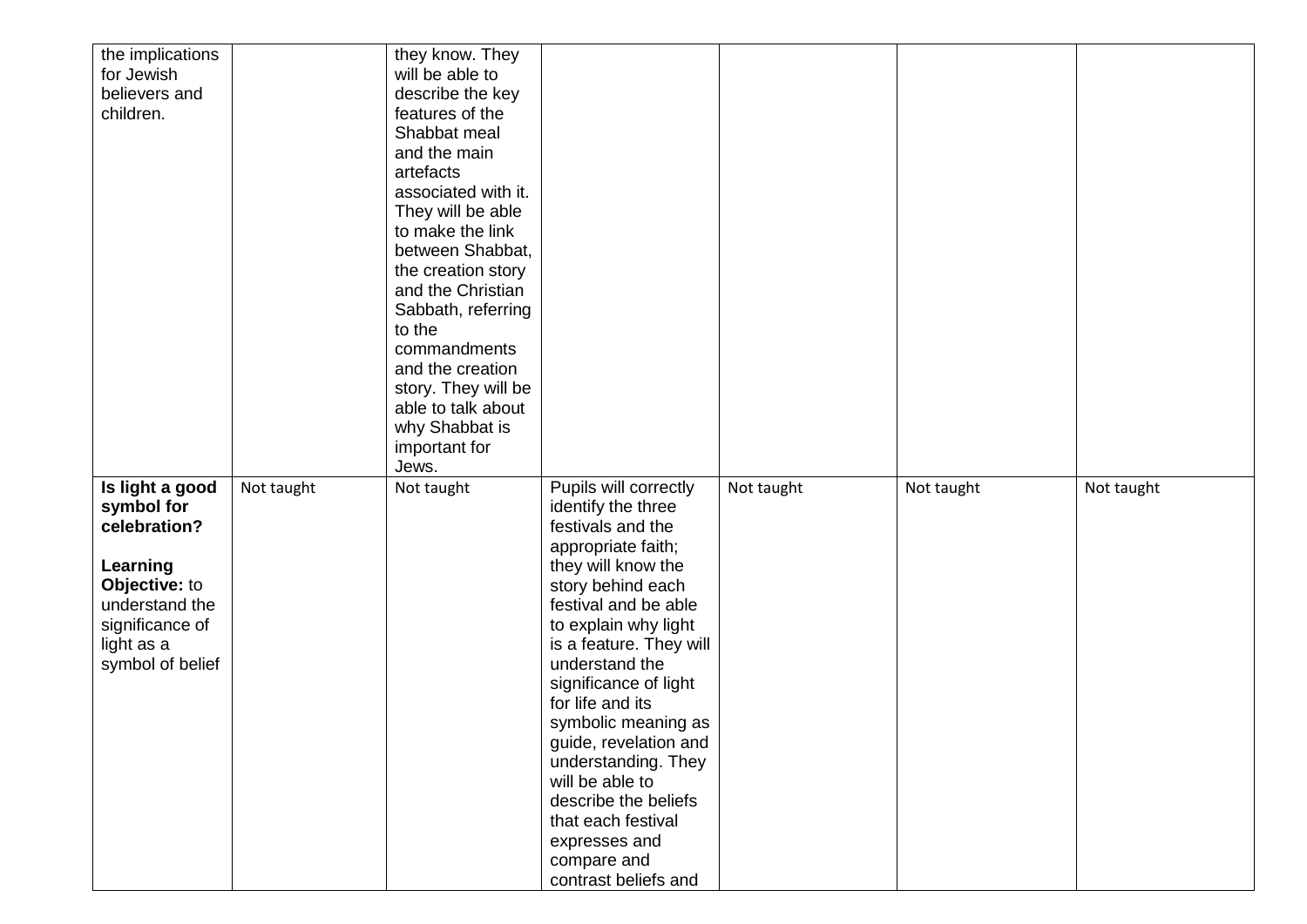|                   |            |            | practice. They will    |            |            |            |
|-------------------|------------|------------|------------------------|------------|------------|------------|
|                   |            |            | know the artefacts     |            |            |            |
|                   |            |            | that link to the       |            |            |            |
|                   |            |            | festivals and their    |            |            |            |
|                   |            |            | significance.          |            |            |            |
| Is a Hindu        | Not taught | Not taught | Pupils will recognise  | Not taught | Not taught | Not taught |
| child free to     |            |            | the concepts of        |            |            |            |
| choose how        |            |            | Dharma, Karma,         |            |            |            |
| to live?          |            |            | Moksha, and            |            |            |            |
| Learning          |            |            | Samsara and can        |            |            |            |
| Objective: to     |            |            | give simple            |            |            |            |
| explore the       |            |            | definitions of them.   |            |            |            |
| impact Hindu      |            |            | They can identify the  |            |            |            |
| beliefs have on   |            |            | impact that these      |            |            |            |
| the life of a     |            |            | concepts have on       |            |            |            |
| child, especially |            |            | the life of many       |            |            |            |
| the 5 daily       |            |            | Hindus; they have      |            |            |            |
| duties; Hindu     |            |            | encountered some       |            |            |            |
| family life and   |            |            | Hindu stories that     |            |            |            |
| worship in the    |            |            | explore these issues   |            |            |            |
| home; to          |            |            | e.g. the story of      |            |            |            |
| explore the       |            |            | Shravan; King Shibi    |            |            |            |
| consequences      |            |            | and the Birds. Pupils  |            |            |            |
| of actions and    |            |            | have explored the 5    |            |            |            |
| choices.          |            |            | daily duties of        |            |            |            |
|                   |            |            | Hindus (pancha         |            |            |            |
|                   |            |            | maha yagnas) and       |            |            |            |
|                   |            |            | the 4 purposes of life |            |            |            |
|                   |            |            | and discussed the      |            |            |            |
|                   |            |            | effect that these      |            |            |            |
|                   |            |            | duties have on family  |            |            |            |
|                   |            |            | life. They can         |            |            |            |
|                   |            |            | compare these          |            |            |            |
|                   |            |            | duties to the          |            |            |            |
|                   |            |            | behaviour that is      |            |            |            |
|                   |            |            | expected of them       |            |            |            |
|                   |            |            | and others and         |            |            |            |
|                   |            |            | recognise examples     |            |            |            |
|                   |            |            | of appropriate and     |            |            |            |
|                   |            |            | inappropriate          |            |            |            |
|                   |            |            | behaviour for Hindus   |            |            |            |
|                   |            |            | and themselves.        |            |            |            |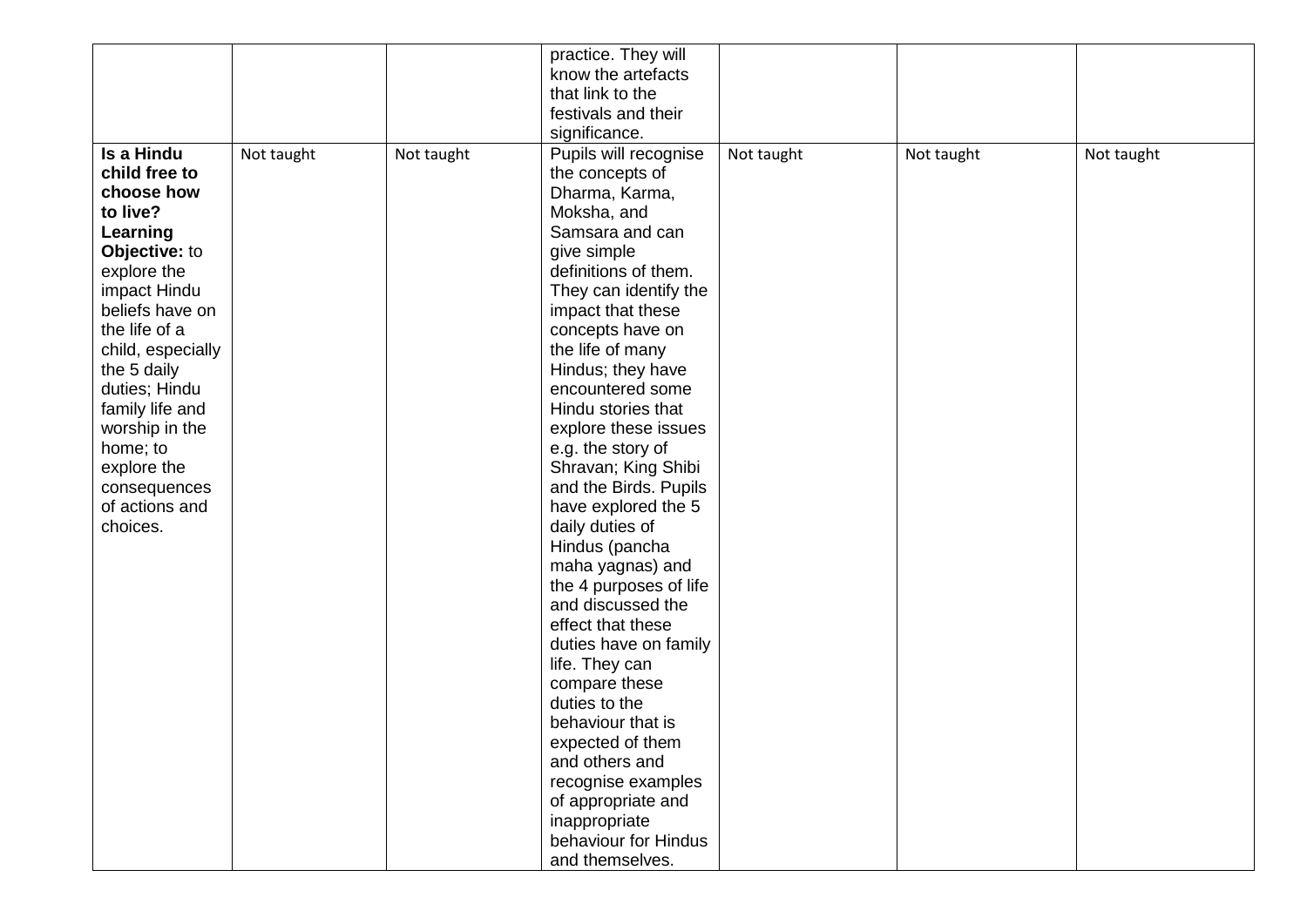| <b>Does Jesus</b><br>have authority<br>for everyone?<br>Learning<br>Objective: to<br>explore the life<br>and teachings<br>of Jesus from<br>the perspective<br>of his authority;<br>to examine the<br>authority that<br>Jesus has for<br>Christians today | Not taught | Not taught | Pupils will know the<br>chosen stories that<br>show Jesus exerting<br>authority. They will<br>be able to name a<br>range of people who<br>have authority in<br>their lives and know<br>the concepts of trust<br>and obedience that<br>accompany a<br>recognition of<br>authority. They will<br>know that Christians<br>have other sources<br>of authority and they<br>will recognise that<br>different people<br>accept different<br>sources of authority.<br>They will be able to<br>evaluate the<br>authority of Jesus for<br>Christians,<br>themselves and<br>others, and identify<br>the sources of | Not taught                                                                                                                                                                                                                                                                                             | Not taught | Not taught |
|----------------------------------------------------------------------------------------------------------------------------------------------------------------------------------------------------------------------------------------------------------|------------|------------|---------------------------------------------------------------------------------------------------------------------------------------------------------------------------------------------------------------------------------------------------------------------------------------------------------------------------------------------------------------------------------------------------------------------------------------------------------------------------------------------------------------------------------------------------------------------------------------------------------|--------------------------------------------------------------------------------------------------------------------------------------------------------------------------------------------------------------------------------------------------------------------------------------------------------|------------|------------|
|                                                                                                                                                                                                                                                          |            |            | authority in their own<br>lives                                                                                                                                                                                                                                                                                                                                                                                                                                                                                                                                                                         |                                                                                                                                                                                                                                                                                                        |            |            |
| Does the<br><b>Christmas</b><br>narrative need<br>Mary?<br>Learning<br>Objective: to<br>explore the role<br>of Mary in<br>Christian life<br>and in the<br>Christmas story<br>in particular                                                               | Not taught | Not taught | Not taught                                                                                                                                                                                                                                                                                                                                                                                                                                                                                                                                                                                              | Pupils will know that<br>Mary is considered<br>to be the mother of<br>Jesus and that God<br>was his father,<br>although Mary was<br>married to Joseph;<br>they will know the<br>key events from<br>Luke's gospel that<br>involve Mary; they<br>will have thought<br>about their<br>significance to the | Not taught | Not taught |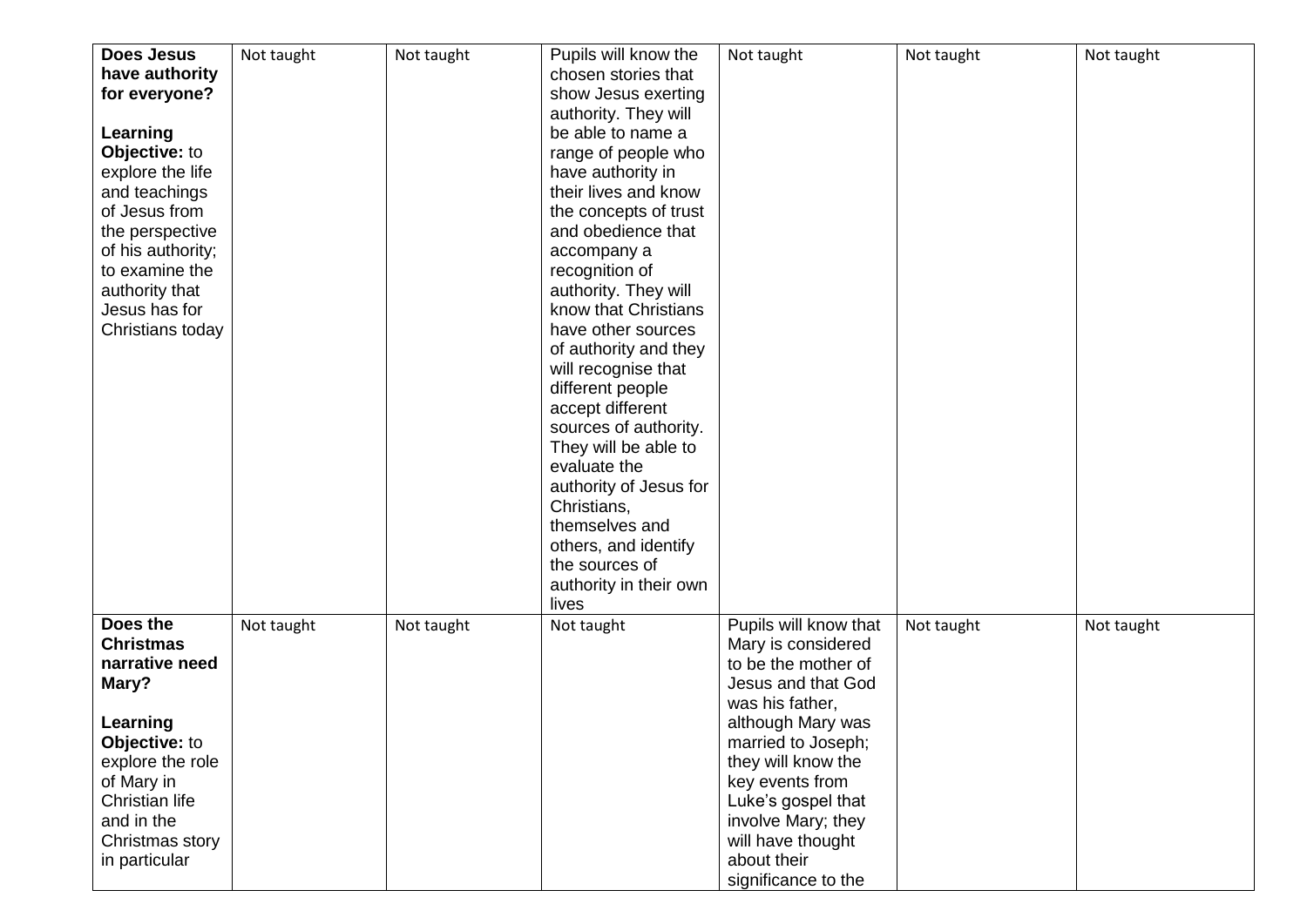|                             |            |            |            | Christmas narrative;   |            |            |
|-----------------------------|------------|------------|------------|------------------------|------------|------------|
|                             |            |            |            | they will be able to   |            |            |
|                             |            |            |            | interpret some of the  |            |            |
|                             |            |            |            | symbols usually        |            |            |
|                             |            |            |            | connected with         |            |            |
|                             |            |            |            | Mary; they will know   |            |            |
|                             |            |            |            | that different         |            |            |
|                             |            |            |            | denominations vary     |            |            |
|                             |            |            |            | in their treatment of  |            |            |
|                             |            |            |            | Mary and they will     |            |            |
|                             |            |            |            | have considered        |            |            |
|                             |            |            |            | their own response.    |            |            |
| Is a holy                   |            |            |            | Pupils will be able to |            |            |
| journey                     | Not taught | Not taught | Not taught | describe some of the   | Not taught | Not taught |
|                             |            |            |            | differences between    |            |            |
| necessary for<br>believers? |            |            |            |                        |            |            |
|                             |            |            |            | a pilgrimage and a     |            |            |
|                             |            |            |            | holiday. They will     |            |            |
| Learning                    |            |            |            | know about a range     |            |            |
| Objective: to               |            |            |            | of places of           |            |            |
| explore the holy            |            |            |            | pilgrimage for         |            |            |
| journeys made               |            |            |            | Christianity and       |            |            |
| by believers;               |            |            |            | Hinduism and be        |            |            |
| the reasons and             |            |            |            | able to say why        |            |            |
| impact for such             |            |            |            | those particular       |            |            |
| journeys                    |            |            |            | places are focused     |            |            |
|                             |            |            |            | upon. They will know   |            |            |
|                             |            |            |            | a range of reasons     |            |            |
|                             |            |            |            | why people may         |            |            |
|                             |            |            |            | choose to participate  |            |            |
|                             |            |            |            | in a pilgrimage and    |            |            |
|                             |            |            |            | describe the impact    |            |            |
|                             |            |            |            | that the journey       |            |            |
|                             |            |            |            | might have on a        |            |            |
|                             |            |            |            | participant. They will |            |            |
|                             |            |            |            | be able to describe a  |            |            |
|                             |            |            |            | typical pilgrimage,    |            |            |
|                             |            |            |            | giving details of      |            |            |
|                             |            |            |            | activities undertaken. |            |            |
|                             |            |            |            | They will have         |            |            |
|                             |            |            |            | encountered a story    |            |            |
|                             |            |            |            | about a pilgrimage or  |            |            |
|                             |            |            |            | interviewed            |            |            |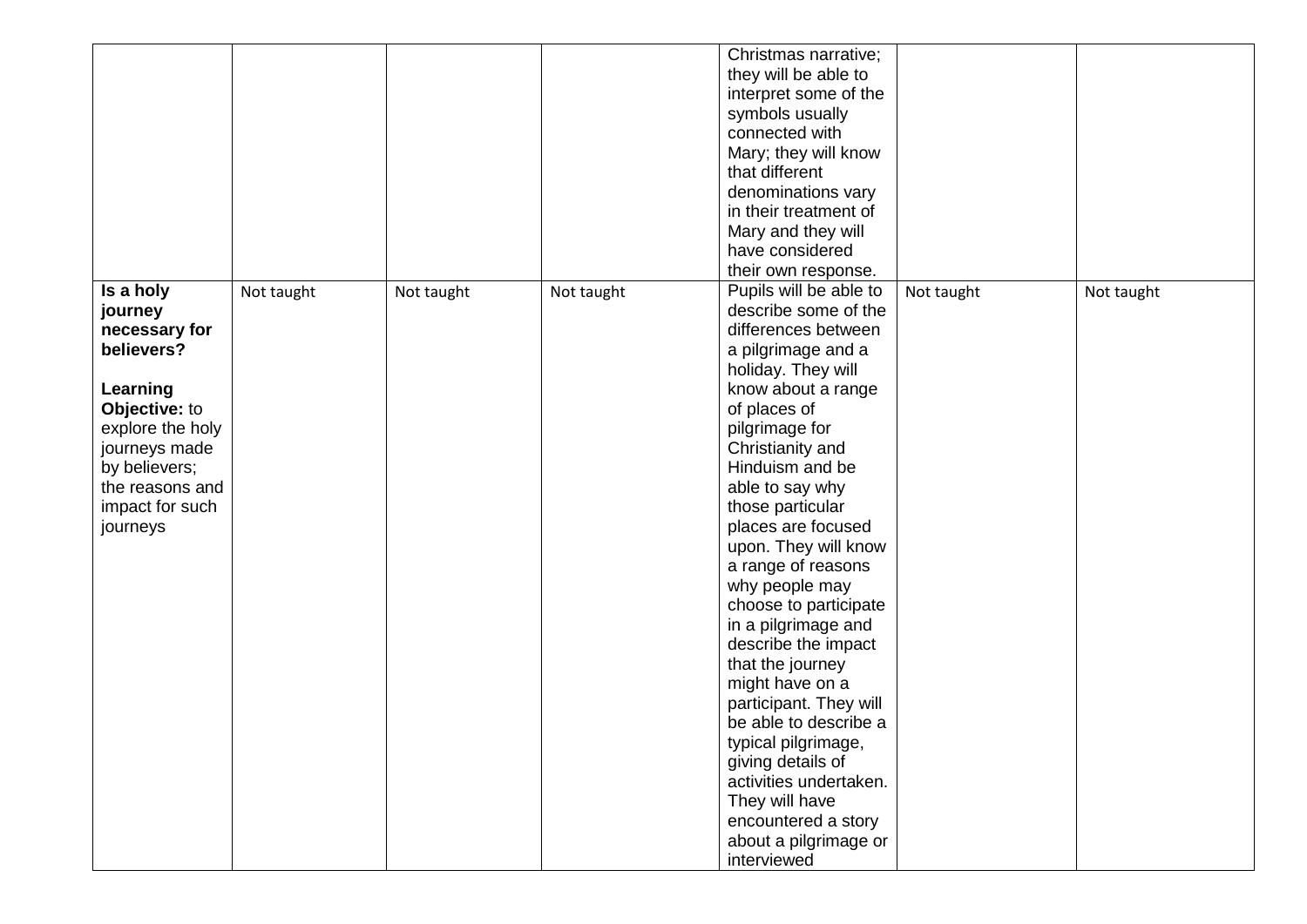|                                                                                                                                                                  |            |            |            | someone who has               |                                                                                                                                                                                                                                                                                                                                                                                                                                                                                                                                                                                                                                                      |            |
|------------------------------------------------------------------------------------------------------------------------------------------------------------------|------------|------------|------------|-------------------------------|------------------------------------------------------------------------------------------------------------------------------------------------------------------------------------------------------------------------------------------------------------------------------------------------------------------------------------------------------------------------------------------------------------------------------------------------------------------------------------------------------------------------------------------------------------------------------------------------------------------------------------------------------|------------|
| <b>Do Muslims</b><br>need the<br>Qur'an?<br>Learning<br>Objective: to<br>explore different<br>ways of<br>showing belief<br>with special<br>reference to<br>Islam | Not taught | Not taught | Not taught | made a journey.<br>Not taught | Pupils will know that<br>people who learn the<br>Qur'an by heart are<br>called Hafiz; the will<br>know that the Hadith<br>is a different text,<br>with different<br>intentions and<br>treated differently.<br>They will know how<br>the Qur'an is treated<br>and some of the key<br>teachings. They will<br>evaluate the impact<br>of the Qur'an on<br>Muslim life and be<br>able to link some<br>Qur'anic teaching to<br>Muslim practice; they<br>will make links<br>between the<br>revelation of the<br>Qur'an and the<br>respect with which it<br>is treated. They will<br>make comparisons<br>with other sacred text<br>they have<br>encountered | Not taught |
| Does the<br>community of<br>the Gurdwara<br>help Sikhs<br>lead better<br>lives?<br>Learning<br>Objective: to<br>explore how the<br>Gurdwara<br>influences the    | Not taught | Not taught | Not taught | Not taught                    | Pupils will know the<br>features that are<br>common to<br>Gurdwaras,<br>particularly those in<br>the UK and be able<br>to identify similarities<br>and differences<br>between them and<br>the Golden Temple<br>in Amritsar. They will<br>know how the                                                                                                                                                                                                                                                                                                                                                                                                | Not taught |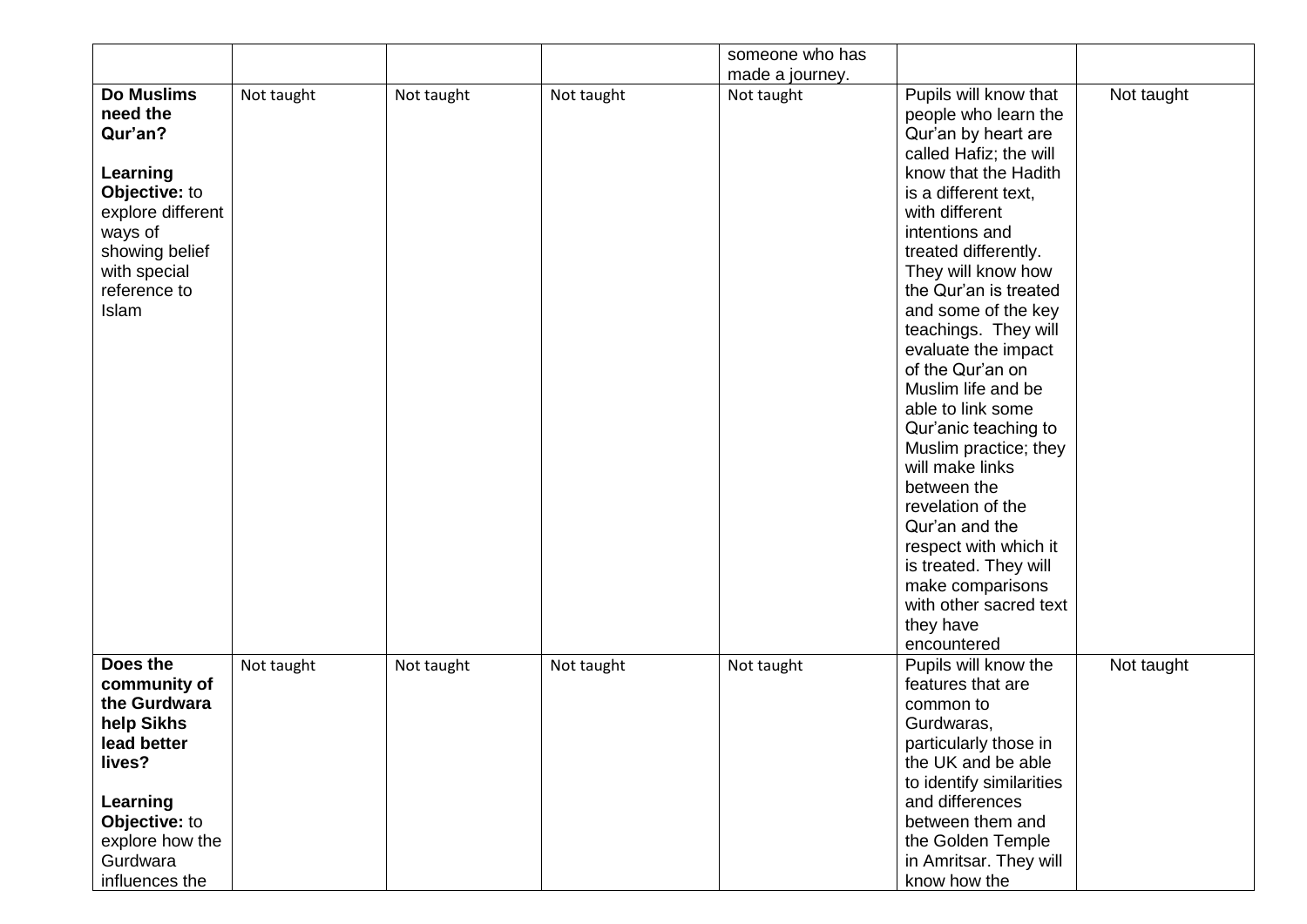| life and belief of<br><b>Sikhs</b>                                                                                                                                                                                             |            |            |            |            | Gurdwara is used<br>and how this links to<br>some of the key<br>beliefs of the Sikh<br>faith. They will<br>understand how the                                                                             |                                                                                                                                                                                                                                                                                                                                                                                                                                                                                                                                                                       |
|--------------------------------------------------------------------------------------------------------------------------------------------------------------------------------------------------------------------------------|------------|------------|------------|------------|-----------------------------------------------------------------------------------------------------------------------------------------------------------------------------------------------------------|-----------------------------------------------------------------------------------------------------------------------------------------------------------------------------------------------------------------------------------------------------------------------------------------------------------------------------------------------------------------------------------------------------------------------------------------------------------------------------------------------------------------------------------------------------------------------|
|                                                                                                                                                                                                                                |            |            |            |            | community offers<br>support and welcome<br>and how Sikh<br>traditions are kept<br>alive by the<br>Gurdwara. They will<br>be able to compare<br>the Gurdwara to<br>other places of<br>worship and evaluate |                                                                                                                                                                                                                                                                                                                                                                                                                                                                                                                                                                       |
|                                                                                                                                                                                                                                |            |            |            |            | the contribution of<br>each to the lives of                                                                                                                                                               |                                                                                                                                                                                                                                                                                                                                                                                                                                                                                                                                                                       |
| Are the saints<br>encouraging<br>role models?<br>Learning<br>Objective: to<br>explore reasons<br>behind the<br>persecution of<br>saints/believers;<br>to compare the<br>saints to the<br>person and<br>persecution of<br>Jesus | Not taught | Not taught | Not taught | Not taught | believers.<br>Not taught                                                                                                                                                                                  | Pupils will know the<br>story of Stephen, the<br>first Christian martyr<br>and know a range of<br>other saints; they will<br>know some reasons<br>why people may be<br>called saints and<br>evaluate their<br>contribution; they will<br>know about any local<br>saints; they will know<br>that people are still<br>beatified today and<br>be able to name<br>some modern day<br>saints; they will know<br>that Jesus is not<br>considered to be a<br>saint, but the Son of<br>God and discuss the<br>difference; they will<br>know that some<br>other religions talk |